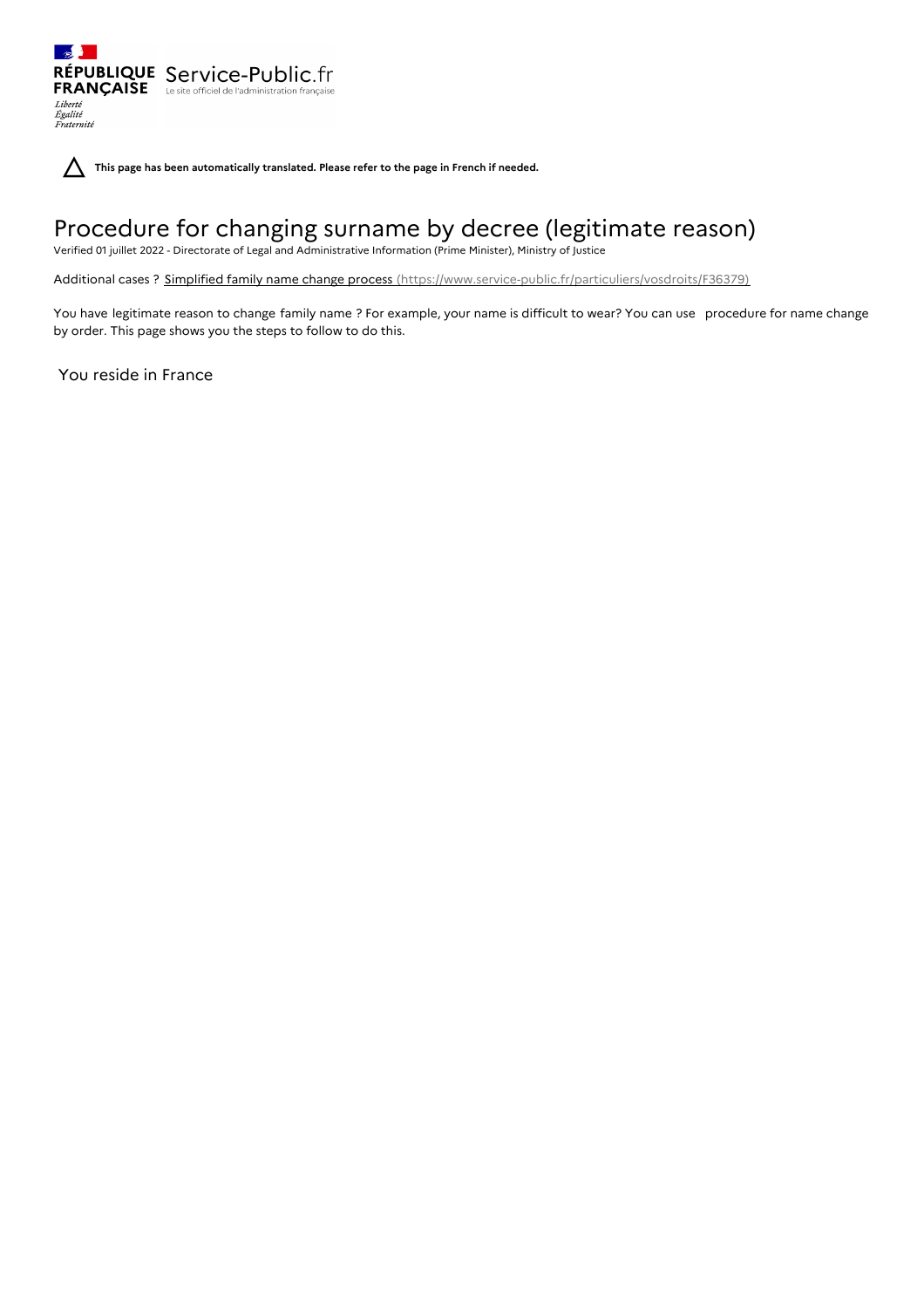# **Changement de nom** pour motif légitime



# Step-by-step approach

# 1.

Verify that the procedure matches your situation

This is a request that concerns only the **family name**.

You must have **legitimate reason** to change this last name.

The **procedure** is **different** if you want to carry the name of your parent who did not pass it on to you ( **simplified renaming procedure [\(https://www.service-public.fr/particuliers/vosdroits/F36379?lang=en\)](https://www.service-public.fr/particuliers/vosdroits/F36379?lang=en)**).

However, using the Order-in-Council renaming procedure does not prevent you from requesting a name change later through the simplified procedure.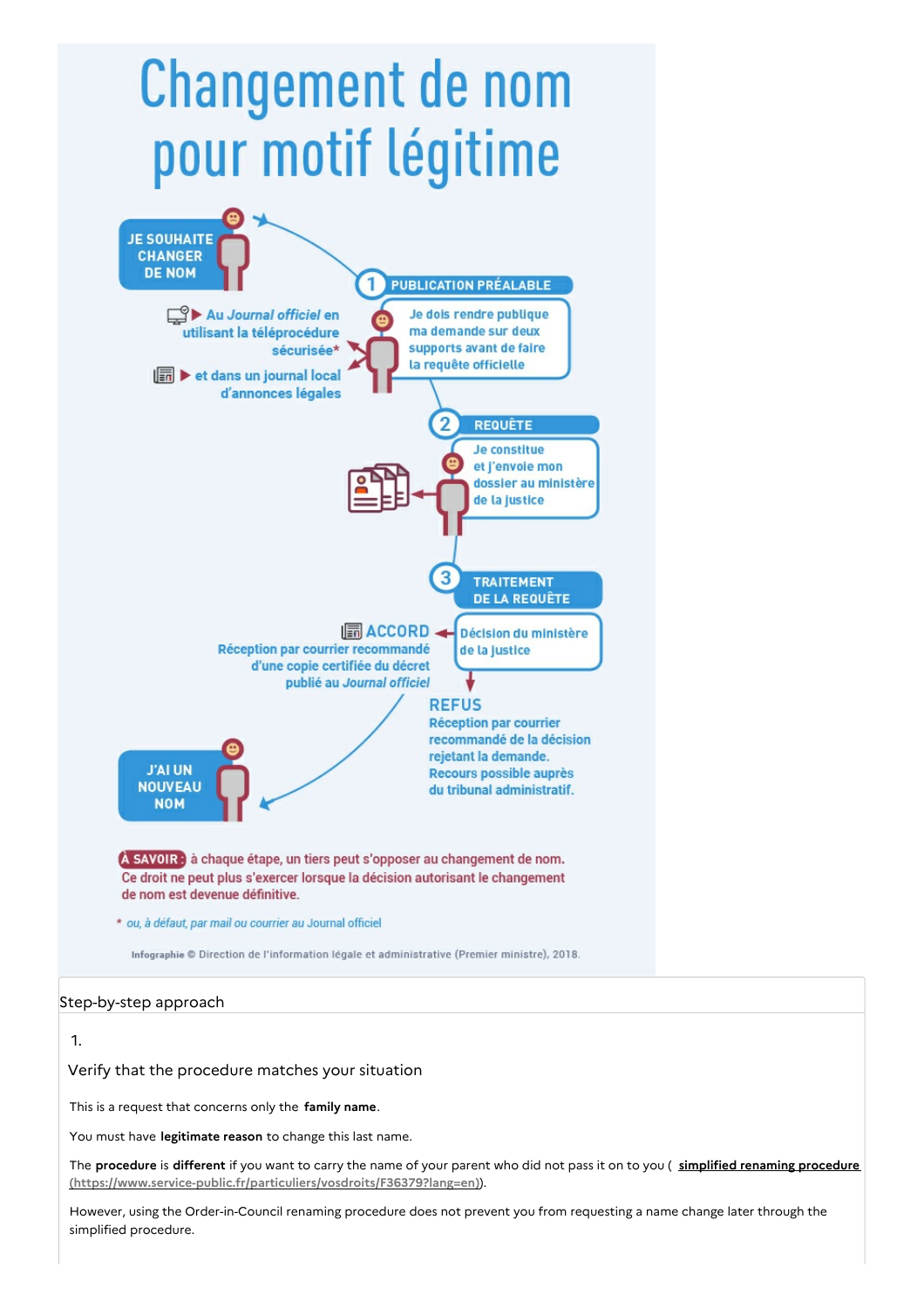Similarly, having obtained a name change through the simplified procedure does not prevent you from subsequently using the name change procedure by decree.

 **Warning :** the procedure is different if you want bear the name of your spouse (usual name) (https://www.service[public.fr/particuliers/vosdroits/F868?lang=en\)](https://www.service-public.fr/particuliers/vosdroits/F868?lang=en) or if you want frank your first and last names by obtaining French nationality (francisation) [\(https://www.service-public.fr/particuliers/vosdroits/F10528?lang=en\).](https://www.service-public.fr/particuliers/vosdroits/F10528?lang=en)

General case

You can ask to change your name for the following reasons:

- You have **difficult name** perceived as ridiculous or derogatory
- You carry a name that has been made famous in the media and that is **bad name**
- You **prevent extinction of** family name long-standing use in your family
- You **consecrate the constant and continuous use of a name** that you have used for a long time and that identifies you publicly. For example, you are a doctor known as Dr. Dupont, while the name on your passport is Durand.
- You and your **siblings** carry different names and you want **bear the same name** . You must have the same father and mother. Half-siblings are not accepted.
- You **avoid the consequences of the seriousness of the acts** for which your father or mother was convicted

Of **emotional reasons** may also, in exceptional circumstances, justify a change of name on legitimate grounds.

**A** Warning : if you want to change a foreign-sounding name, check to see if you need to francisation procedure [\(https://www.service-public.fr/particuliers/vosdroits/F10528?lang=en\).](https://www.service-public.fr/particuliers/vosdroits/F10528?lang=en)

To have the same name as the foreigner

You can ask to change your name if you wish **have the same name in french civil registry** the name on your **foreigner birth certificate**.

You are concerned if you are a foreign national, or a binational person born in France, or a foreigner-born Frenchman.

You were born in France

Ask the town hall of your birthplace.

Who shall I contact

Specify your city or postcode The choice of a municipality in the suggestion list will automatically trigger an update of the content

City [\(https://lannuaire.service-public.fr/\)](https://lannuaire.service-public.fr/)

You were born in foreigner If the Central Registry Office holds your birth certificate

Contact the Central Registry Office of the Ministry of Foreign Affairs:

Who shall I contact

- Central Registry Office (CECS) Unification of French and foreigners names
	- **By mail** Ministry of Europe and Foreign Affairs Central Registry Office Operating Department 11 White House Street 44941 Nantes Cedex 09

If Ofpra holds your birth certificate

Ask theOfpra ():

Who shall I contact

**French Office for the Protection of Refugees and Stateless Persons (Ofpra)** 

#### **On site**

French Office for the Protection of Refugees and Stateless Persons (Ofpra) 201 Carnot Street 94136 Fontenay sous Bois Cedex Public reception upon convocation

**Phone**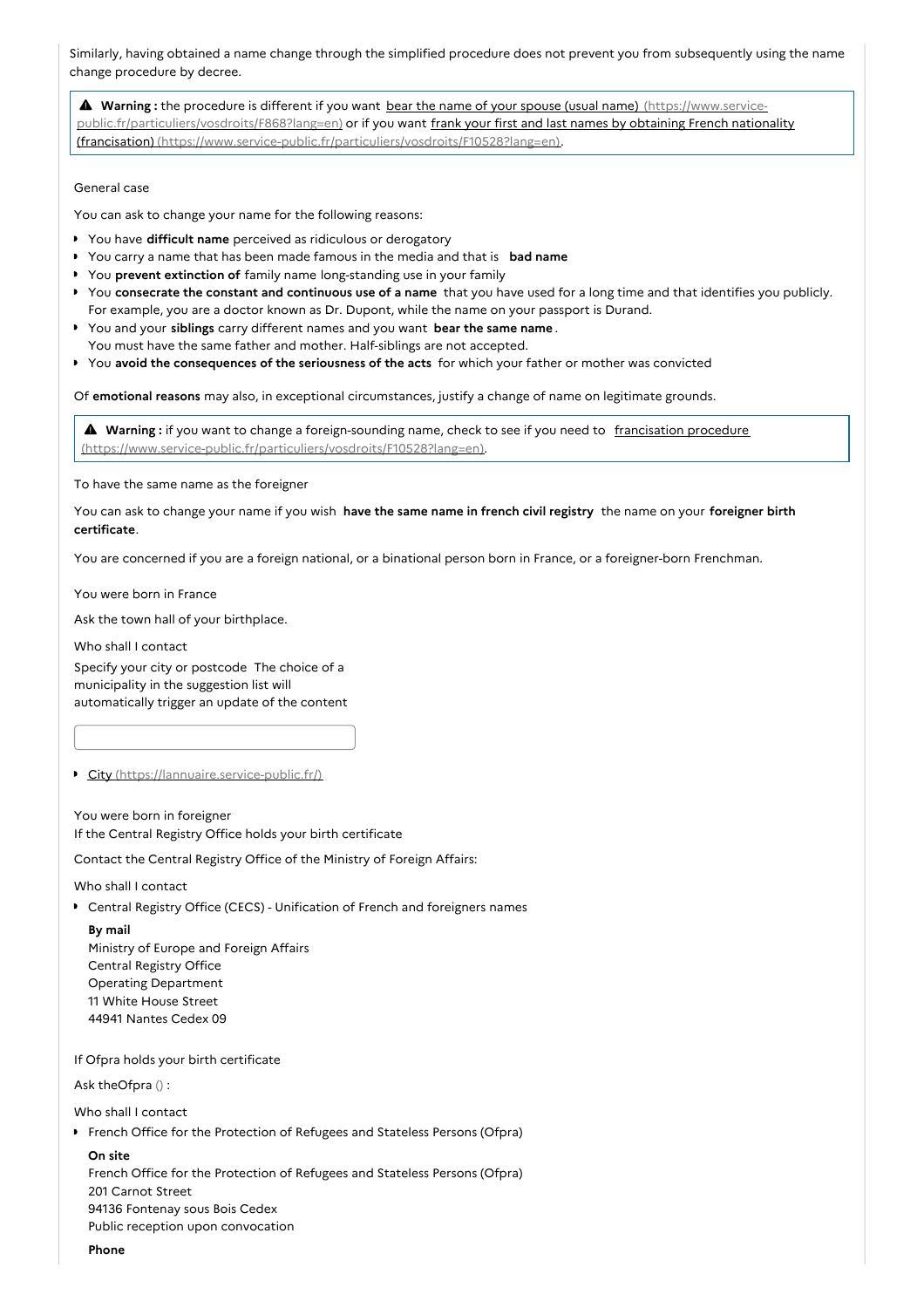# 2.

#### Check who should apply

The situation varies if the request for a name change concerns a person of age, a person of age and their minor children, or only minors.

In any case, you must have **French nationality**.

Répondez aux questions successives et les réponses s'afficheront automatiquement

Major

Each major must request a change of family name**in his own name** .

Therefore **2 adults can't make a single request** to change their last name.

For example, siblings.

Every major must **build a personal file**.

The only exception concerns protected [\(https://www.service-public.fr/particuliers/vosdroits/N155?lang=en\)](https://www.service-public.fr/particuliers/vosdroits/N155?lang=en).

The procedure is different [\(https://www.service-public.fr/particuliers/vosdroits/F868?lang=en\)](https://www.service-public.fr/particuliers/vosdroits/F868?lang=en) if you want to be named after your spouse.

Major and minor children

Any French major may request a name change **for himself and his children** .

If you have passed your name to your children, they will also change their name if they are minors.

If the parents are separated and disagree [\(https://www.service-public.fr/particuliers/vosdroits/F3133?lang=en\)](https://www.service-public.fr/particuliers/vosdroits/F3133?lang=en), the parent who wishes to apply for the name change must refer the matter to the Family Court.

If your minor children are over 13 years old, their written consent is required.

You can use the following agreement template:

#### Consent to rename - Minor over 13 years

Ministry of Justice

Go to document template [\(https://www.service-public.fr/particuliers/vosdroits/R42251\)](https://www.service-public.fr/particuliers/vosdroits/R42251)

The procedure is different [\(https://www.service-public.fr/particuliers/vosdroits/F868?lang=en\)](https://www.service-public.fr/particuliers/vosdroits/F868?lang=en) if you want to be named after your spouse.

Renaming a minor

Anyone can ask to change the name of one of their own minor French children **without changing one's** .

For example, so that he bears the same name as his half-brothers and half-sisters.

The applicant parent does not have to be French.

However, the child concerned must have French nationality.

Only the following persons may apply:

- Minor's parents
- The minor's only parent
- Her guardian. In this case, the family council is necessary.

If the parents are separated and disagree [\(https://www.service-public.fr/particuliers/vosdroits/F3133?lang=en\)](https://www.service-public.fr/particuliers/vosdroits/F3133?lang=en), the parent who wishes to apply for the name change must refer the matter to the Family Court.

If the minor is over 13 years of age, his/her written personal consent is required.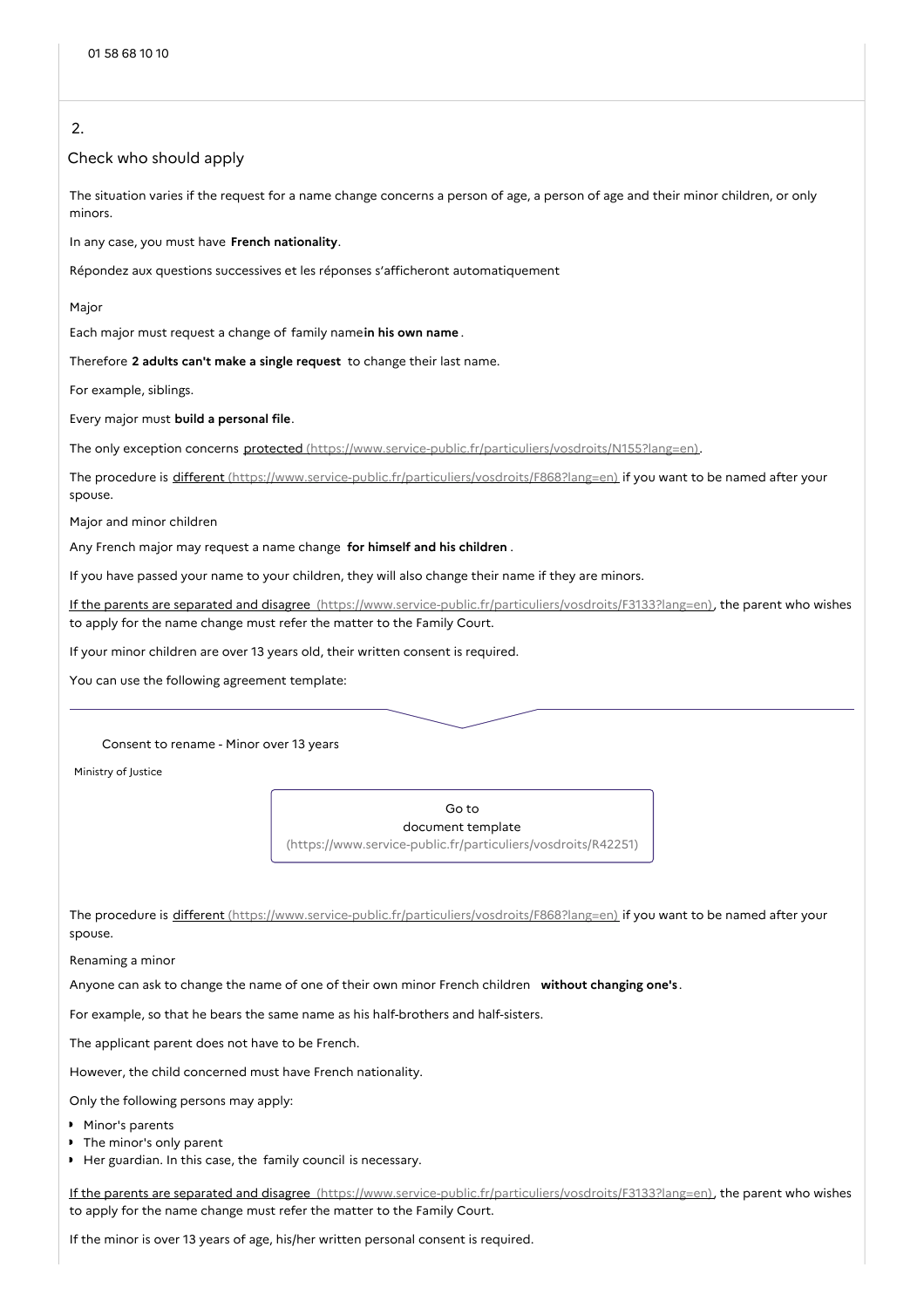| You can use the following agreement template: |  |
|-----------------------------------------------|--|
|-----------------------------------------------|--|

#### Consent to rename - Minor over 13 years

Ministry of Justice

#### Go to

document template [\(https://www.service-public.fr/particuliers/vosdroits/R42251\)](https://www.service-public.fr/particuliers/vosdroits/R42251)

3.

#### Publish your application in the Official Journal of the French Republic (JORF)

Internet request

The request for publication at the JORF is made online.

The online service is accessible via a Service-Public account or FranceConnect.

# Request for publication in the Official Journal of prior announcement of change of name for legitimate reason

Directorate of Legal and Administrative Information (Dila) - Prime Minister

Go to online service [\(https://www.service-public.fr/particuliers/vosdroits/R51235\)](https://www.service-public.fr/particuliers/vosdroits/R51235)

 **FYI :** you can also do this by mail or by mail. Publication time is longer, between 5 and 10 days. Your listing text must match a template [\(https://www.service-public.fr/particuliers/vosdroits/R42498?lang=en\)](https://www.service-public.fr/particuliers/vosdroits/R42498?lang=en) precise. Also send the necessary information for invoicing (first and last name or business name if the request is made by an organisation, full detailed address).

Who shall I contact

**•** Official Journal - Request for Publication

**Email** annonces.jorf@dila.gouv.fr

**By postal mail** DILA, DIRE - OFFICIAL JOURNALS ASD 71641 75901Paris CEDEX 15

#### Price

The cost is €110 by ad.

Publishing the ad automatically generates a  $£110$ .

The invoice is sent to you **email**.

The email specifies how to print the publication.

The invoice indicates the number and date of the JORF in which the advertisement was published.

Release time

# **3 to 5 days.**

Edit or cancel your listing

You can request a change or cancellation of your listing **before publication in JORF**.

Send **email** as soon as possible, as publication takes place within 3 to 5 days of the online request.

Who shall I contact

**• Official Journal - Request for Publication** 

**Email**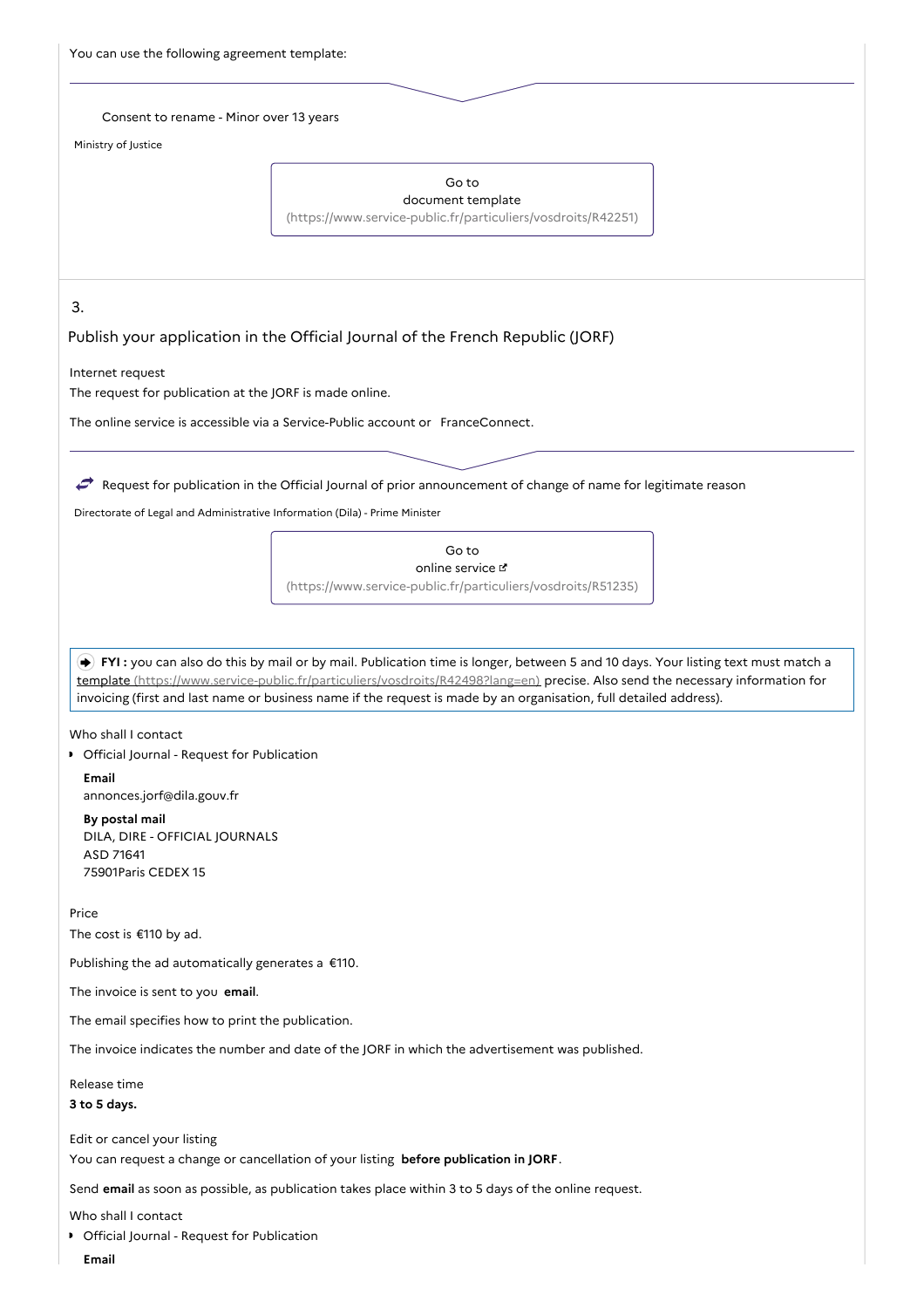#### annonces.jorf@dila.gouv.fr

#### Post-publication ad access to JORF

To access your ad and have proof of its publication at JORF, you can download it for free from the home page of the Légifrance site of [\(https://www.legifrance.gouv.fr/\)](https://www.legifrance.gouv.fr/) .

- Enter the date of the applicable FMV in the "Search for a FMV by Date or Period of Publication" section.
- Click on the link "Extract from the Official Journal containing the personal information (protected access)".
- Complete Captcha and click "Submit"
- Click on the "Download the document" link
- Print only the insertion page that contains your publication.

The signing certificate is embedded in the PDF.

You can therefore legally use the text once it has been printed.

If you want to stop renaming Répondez aux questions successives et les réponses s'afficheront automatiquement

If your ad is not yet published in JORF

Send **an email as quickly as possible** to cancel your listing **forward** its publication in JORF.

Cancellation will not be possible after publication in JORF and you will have to pay the invoice.

Who shall I contact

**•** Official Journal - Request for Publication

**Email** annonces.jorf@dila.gouv.fr

If your ad has already been published in JORF

Unpublishing is no longer possible.

You must pay the invoice €110.

 **FYI :** your JORF ad is one of the documents to attach to your name change request. If you do not send it to the Ministry of Justice, the renaming process stops automatically. Your marital status will not be changed.

# 4.

Publish your request on a medium authorised to receive legal announcements

Choosing a support that can receive legal ads (Shal)

You need to post your ad on a platform that can receive legal ads (Shal) **your department** of residence.

One Shal () is either a Jal or an online press service.

You can use the official website of the legal ads to select a Shal:

 $\mathcal{O}$  Search for support to post a legal ad (Shal) to post a family name change ad

Press Association for Economic Transparency (APTE)

Go to search **B** [\(https://actulegales.fr/\)](https://actulegales.fr/)

1/ Select your department on the map of France

2/ Select a Shal from the list.

3/ Contact the selected Shal to post your ad.

Name change announcement text

The **listing text** must respect template [\(https://www.service-public.fr/particuliers/vosdroits/R42498?lang=en\)](https://www.service-public.fr/particuliers/vosdroits/R42498?lang=en) precise.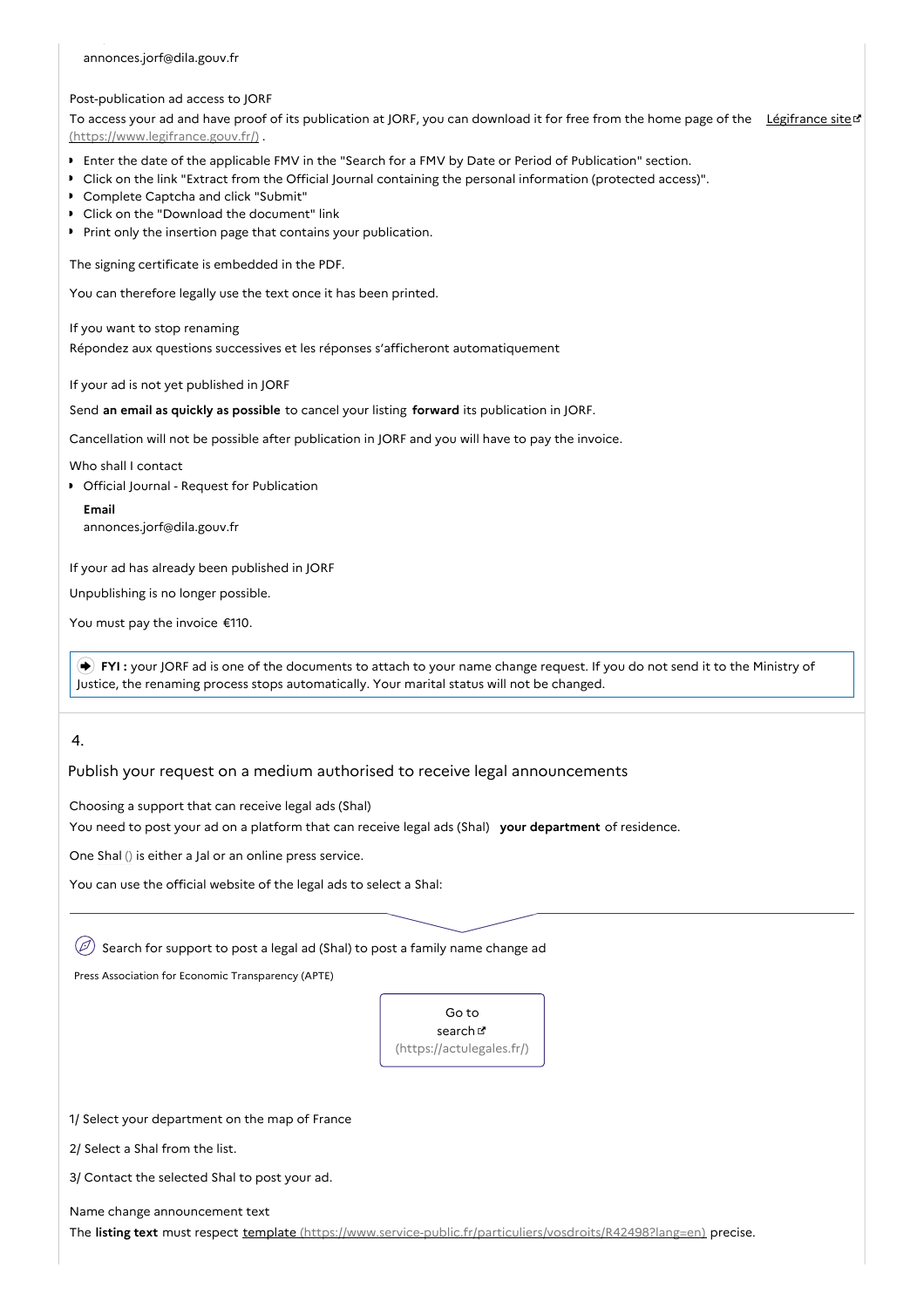#### You must specify:

- Your current civil status
- If necessary, the civil status of your minor children concerned: surname, first names, date and place of birth  $\mathbf{r}$
- Your Address
- The name(s) requested (you can indeed propose several names).  $\bullet$

#### Price

The **price** the publication of the ad depends on several criteria: place of residence, age, number of persons.

# 5.

# Send your request to the Ministry of Justice

Renaming a Major

You must send your name change request to the Minister of Justice.

It is not mandatory to use a lawyer.

Who shall I contact

Civil Affairs and the Seal Directorate [\(https://lannuaire.service-public.fr/gouvernement/administration-centrale-ou](https://lannuaire.service-public.fr/gouvernement/administration-centrale-ou-ministere_171333)ministere 171333)

Your file must include the following documents:

- Slip [\(https://www.service-public.fr/particuliers/vosdroits/R42252?lang=en\)](https://www.service-public.fr/particuliers/vosdroits/R42252?lang=en) summarising all attachments to the folder. It indicates your name, your first names, your address, your telephone number, and possibly your email.
- Full copy of your birth certificate [\(https://www.service-public.fr/particuliers/vosdroits/F1427?lang=en\)](https://www.service-public.fr/particuliers/vosdroits/F1427?lang=en) less than 3 months old
- Copy of a document proving that you have French nationality: copy of the national identity card or passport, certificate of French nationality [\(https://www.service-public.fr/particuliers/vosdroits/F1051?lang=en\),](https://www.service-public.fr/particuliers/vosdroits/F1051?lang=en) declaration of acquisition of French nationality or copy of amplifying the naturalisation decree
- **Bulletin No. 3 of criminal record** [\(https://www.service-public.fr/particuliers/vosdroits/F14710?lang=en\)](https://www.service-public.fr/particuliers/vosdroits/F14710?lang=en)
- Printing pdf file of the authenticated electronic OJ extract [\(https://www.service-public.fr/particuliers/vosdroits/R42789?lang=en\)](https://www.service-public.fr/particuliers/vosdroits/R42789?lang=en)
- Full and original page(s) of legal ad log (JAL) [\(https://www.service-public.fr/professionnels-entreprises/vosdroits/F31972?lang=en\)](https://www.service-public.fr/professionnels-entreprises/vosdroits/F31972?lang=en). If the publication is dematerialised, the publication certificate issued by the newspaper, mentioning an internet link or a flash code to authenticate the publication.
- Query personal on free paper addressed to the minister of justice.
	- It must be dated and signed.

It shall specify the reasons for abandoning the original name and the reasons for choosing the name requested.

If you are proposing several new names to the Minister, you must specify a priority. Attach any document that establishes the validity of your application (family booklet, judgements..).

If you wish to have a name in use in your family, you can provide a family tree. Attach copies of the civil registration documents of the persons listed in the document. Where these parts exist in only one original, a copy may be provided.

Renaming a minor

File presented by both parents

You must send the name change request to the Minister of Justice.

It is not mandatory to use a lawyer.

Who shall I contact

Civil Affairs and the Seal Directorate [\(https://lannuaire.service-public.fr/gouvernement/administration-centrale-ou](https://lannuaire.service-public.fr/gouvernement/administration-centrale-ou-ministere_171333)ministere 171333)

The file includes the following documents:

- Slip [\(https://www.service-public.fr/particuliers/vosdroits/R42252?lang=en\)](https://www.service-public.fr/particuliers/vosdroits/R42252?lang=en) summarising all attachments to the folder. It indicates your name, your first names, your address, your telephone number, and possibly your email
- ▶ Full copy of birth certificate [\(https://www.service-public.fr/particuliers/vosdroits/F1427?lang=en\)](https://www.service-public.fr/particuliers/vosdroits/F1427?lang=en) under 3 months
- ▶ Copy of a document proving that the child has French nationality: national identity card, passport, certificate of French nationality [\(https://www.service-public.fr/particuliers/vosdroits/F1051?lang=en\),](https://www.service-public.fr/particuliers/vosdroits/F1051?lang=en) declaration of acquisition of French nationality or amplifying the naturalisation decree
- If the minor is over 13 years of age, his or her written and signed agreement + a copy of an identity document signed by him or her (identity card, passport)
- Printing pdf file of the extract of the Official Journal authenticated [\(https://www.service-public.fr/particuliers/vosdroits/R42789?](https://www.service-public.fr/particuliers/vosdroits/R42789?lang=en) lang=en)
- Full and original page(s) of legal ad log (Jal) [\(https://www.service-public.fr/professionnels-entreprises/vosdroits/F31972?lang=en\)](https://www.service-public.fr/professionnels-entreprises/vosdroits/F31972?lang=en). If the publication is dematerialised, the publication certificate issued by the newspaper, mentioning an internet link or a flash code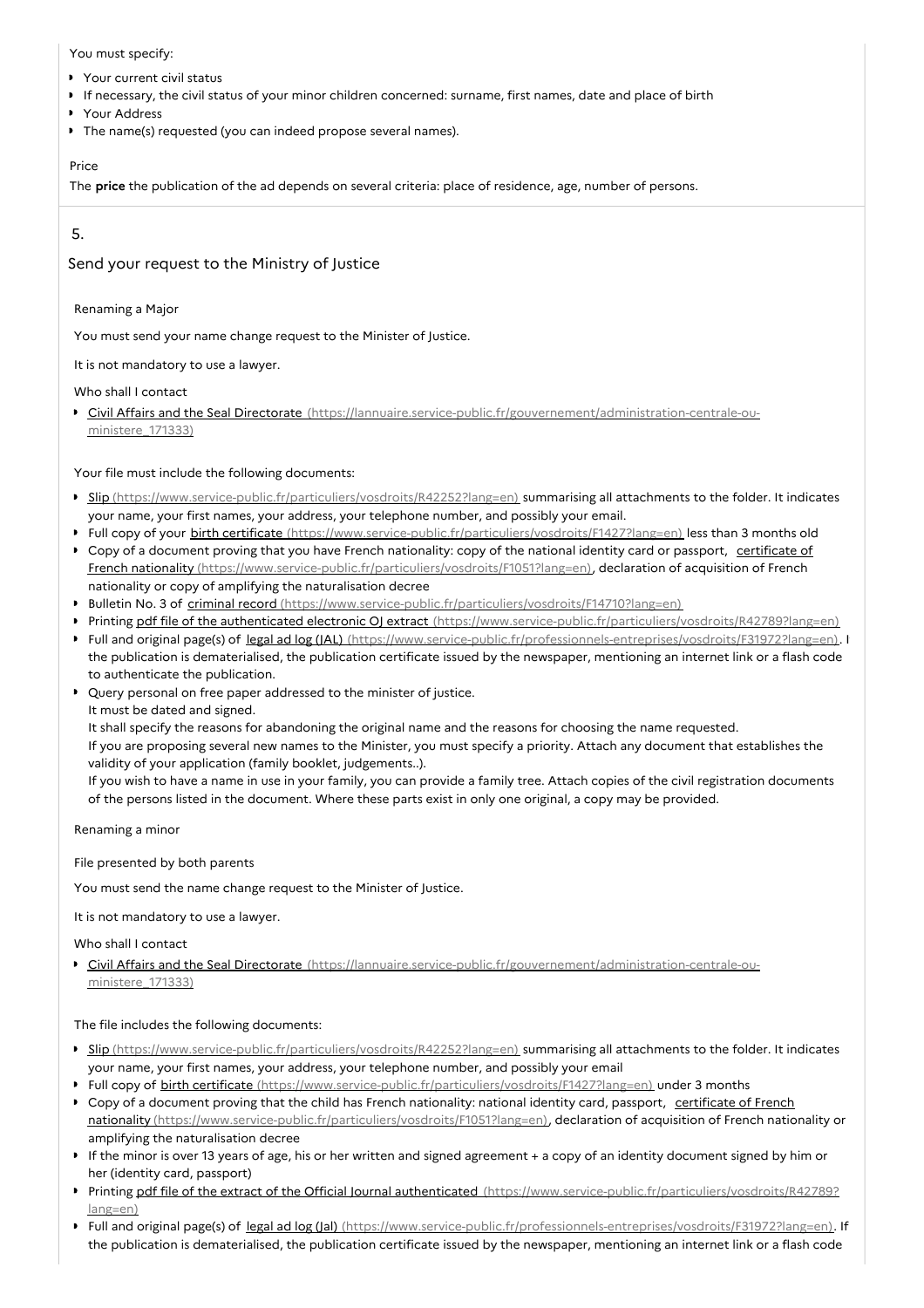to authenticate the publication.

Full copy of the birth certificate of each parent less than 3 months old,

 **Please note :** if you want to change your child's surname despite the opposition of the other parent with whom you work together parental authority, you can go to the guardianship judge. You can use form 5874 (https://www.service[public.fr/particuliers/vosdroits/R50211?lang=en\)](https://www.service-public.fr/particuliers/vosdroits/R50211?lang=en) to make the request. The form gives access to an explanatory note of the procedure.

File submitted by one parent (parental authority of both parents)

You must send the name change request to the Minister of Justice.

It is not mandatory to use a lawyer.

Who shall I contact

Civil Affairs and the Seal Directorate [\(https://lannuaire.service-public.fr/gouvernement/administration-centrale-ou](https://lannuaire.service-public.fr/gouvernement/administration-centrale-ou-ministere_171333)ministere 171333)

The file includes the following documents:

- Slip [\(https://www.service-public.fr/particuliers/vosdroits/R42252?lang=en\)](https://www.service-public.fr/particuliers/vosdroits/R42252?lang=en) summarising all attachments to the folder. It indicates your name, your first names, your address, your telephone number, and possibly your email
- Full copy of birth certificate [\(https://www.service-public.fr/particuliers/vosdroits/F1427?lang=en\)](https://www.service-public.fr/particuliers/vosdroits/F1427?lang=en) under 3 months
- Copy of a document proving that the child has French nationality: national identity card, passport, certificate of French nationality [\(https://www.service-public.fr/particuliers/vosdroits/F1051?lang=en\),](https://www.service-public.fr/particuliers/vosdroits/F1051?lang=en) declaration of acquisition of French nationality or amplifying the naturalisation decree
- If the minor is over 13 years of age, his or her written and signed agreement + a copy of an identity document signed by him or her (identity card, passport)
- Printing pdf file of the extract of the Official Journal authenticated [\(https://www.service-public.fr/particuliers/vosdroits/R42789?](https://www.service-public.fr/particuliers/vosdroits/R42789?lang=en) lang=en)
- Full and original page(s) of legal ad log (Jal) [\(https://www.service-public.fr/professionnels-entreprises/vosdroits/F31972?lang=en\)](https://www.service-public.fr/professionnels-entreprises/vosdroits/F31972?lang=en). If the publication is dematerialised, the publication certificate issued by the newspaper, mentioning an internet link or a flash code to authenticate the publication.
- Full copy of birth certificate of each parent less than 3 months old
- Second parent's free paper agreement for renaming the child. Or, in case of disagreement, authorisation from the guardianship judge.

 **Please note :** if you want to change your child's surname despite the opposition of the other parent with whom you work together parental authority, you can go to the guardianship judge. You can use form 5874 (https://www.service[public.fr/particuliers/vosdroits/R50211?lang=en\)](https://www.service-public.fr/particuliers/vosdroits/R50211?lang=en) to make the request. The form gives access to an explanatory note of the procedure.

File submitted by a single parent (who alone exercises parental authority)

You must send the name change request to the Minister of Justice.

It is not mandatory to use a lawyer.

Who shall I contact

Civil Affairs and the Seal Directorate [\(https://lannuaire.service-public.fr/gouvernement/administration-centrale-ou](https://lannuaire.service-public.fr/gouvernement/administration-centrale-ou-ministere_171333)ministere\_171333)

The file includes the following documents:

- Slip [\(https://www.service-public.fr/particuliers/vosdroits/R42252?lang=en\)](https://www.service-public.fr/particuliers/vosdroits/R42252?lang=en) summarising all attachments to the folder. It indicates your name, your first names, your address, your telephone number, and possibly your email
- Full copy of birth certificate [\(https://www.service-public.fr/particuliers/vosdroits/F1427?lang=en\)](https://www.service-public.fr/particuliers/vosdroits/F1427?lang=en) under 3 months
- Copy of a document proving that the child has French nationality: national identity card, passport, certificate of French nationality [\(https://www.service-public.fr/particuliers/vosdroits/F1051?lang=en\),](https://www.service-public.fr/particuliers/vosdroits/F1051?lang=en) declaration of acquisition of French nationality or amplifying the naturalisation decree
- If the minor is over 13 years of age, his or her written and signed agreement + a copy of an identity document signed by him or her (identity card, passport)
- Printing pdf file of the extract of the Official Journal authenticated [\(https://www.service-public.fr/particuliers/vosdroits/R42789?](https://www.service-public.fr/particuliers/vosdroits/R42789?lang=en) lang=en)
- Full and original page(s) of legal ad log (Jal) [\(https://www.service-public.fr/professionnels-entreprises/vosdroits/F31972?lang=en\)](https://www.service-public.fr/professionnels-entreprises/vosdroits/F31972?lang=en). If the publication is dematerialised, the publication certificate issued by the newspaper, mentioning an internet link or a flash code to authenticate the publication.
- Full copy of parent's birth certificate less than 3 months old
- If the other parent is deceased: full copy of death certificate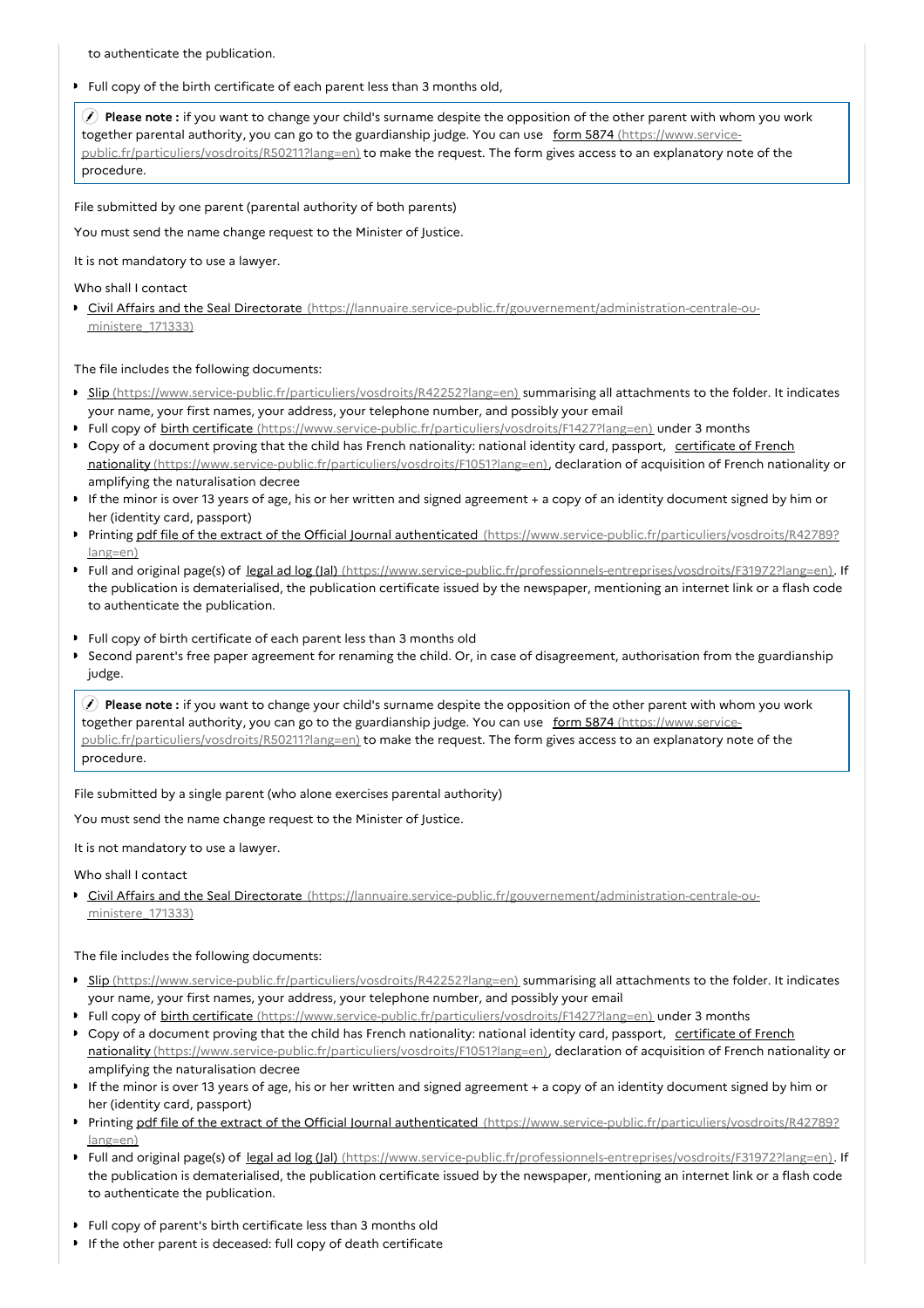If the exercise of parental authority is subject to a court order: copy of judgement conferring exclusive parental authority on the requesting parent or withdrawing parental authority from the other parent

File submitted by the guardian of the minor

You must send the name change request to the Minister of Justice.

It is not mandatory to use a lawyer.

Who shall I contact

**Civil Affairs and the Seal Directorate** [\(https://lannuaire.service-public.fr/gouvernement/administration-centrale-ou](https://lannuaire.service-public.fr/gouvernement/administration-centrale-ou-ministere_171333)ministere\_171333)

The file includes the following documents:

- Slip [\(https://www.service-public.fr/particuliers/vosdroits/R42252?lang=en\)](https://www.service-public.fr/particuliers/vosdroits/R42252?lang=en) summarising all attachments to the folder. It indicates your name, your first names, your address, your telephone number, and possibly your email
- Full copy of birth certificate [\(https://www.service-public.fr/particuliers/vosdroits/F1427?lang=en\)](https://www.service-public.fr/particuliers/vosdroits/F1427?lang=en) under 3 months Copy of a document proving that the child has French nationality: national identity card, passport, certificate of French
- nationality [\(https://www.service-public.fr/particuliers/vosdroits/F1051?lang=en\),](https://www.service-public.fr/particuliers/vosdroits/F1051?lang=en) declaration of acquisition of French nationality or amplifying the naturalisation decree
- If the minor is over 13 years of age, his or her written and signed agreement + a copy of an identity document signed by him or her (identity card, passport)
- Printing pdf file of the extract of the Official Journal authenticated [\(https://www.service-public.fr/particuliers/vosdroits/R42789?](https://www.service-public.fr/particuliers/vosdroits/R42789?lang=en) lang=en)
- Full and original page(s) of legal ad log (Jal) [\(https://www.service-public.fr/professionnels-entreprises/vosdroits/F31972?lang=en\)](https://www.service-public.fr/professionnels-entreprises/vosdroits/F31972?lang=en). If the publication is dematerialised, the publication certificate issued by the newspaper, mentioning an internet link or a flash code to authenticate the publication.
- Full copy of birth certificate [\(https://www.service-public.fr/particuliers/vosdroits/F1427?lang=en\)](https://www.service-public.fr/particuliers/vosdroits/F1427?lang=en) guardian less than 3 months old
- **Permission family council**

# 6.

# Wait for response from the Ministry of Justice

Statement

The Department of Justice Seal department is reviewing your file.

This service may request public prosecutor to investigate.

He may also seek the advice of the Council of State in case of difficulty.

**FYI :** if you wish to withdraw your application, you must do so in writing within 2 months of sending your application.

# Time

The time limit for obtaining a decision is **variable** depending on the complexity of the application.

Count several months, sometimes several years.

To find out how your file is progressing, you can contact the Civil Affairs and Seal Branch of the Ministry of Justice.

Who shall I contact

Civil Affairs and the Seal Directorate [\(https://lannuaire.service-public.fr/gouvernement/administration-centrale-ou](https://lannuaire.service-public.fr/gouvernement/administration-centrale-ou-ministere_171333)ministere\_171333)

# 7.

# Receive your name change order

A decree concerning your name change is published in JORF.

A copy (or amplification) of the order RAR ().

The public prosecutor change your civil status documents .

If your vital documents have not been modified, you have to ask the public prosecutor to correct them (https://www.service[public.fr/particuliers/vosdroits/F1811?lang=en\).](https://www.service-public.fr/particuliers/vosdroits/F1811?lang=en)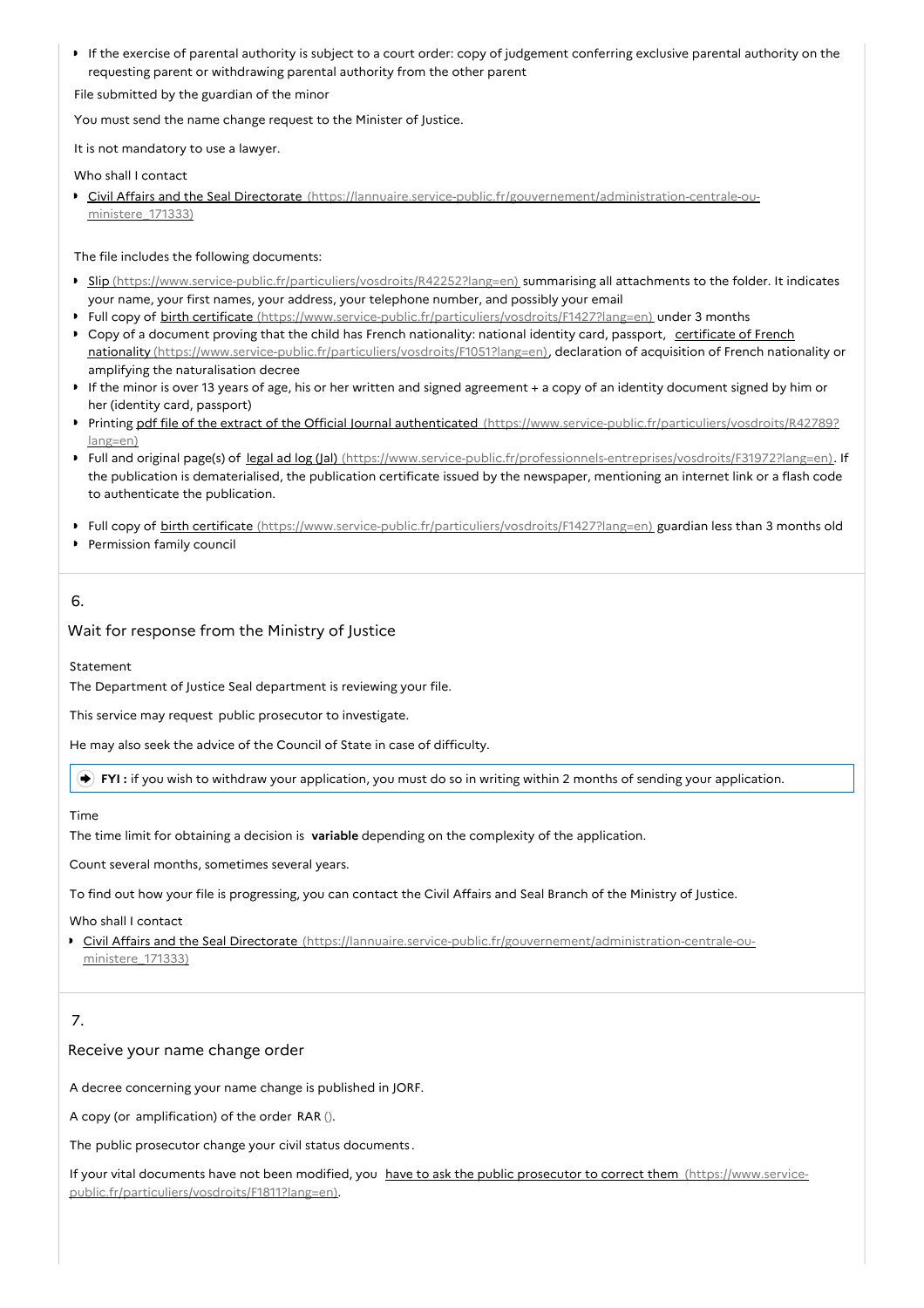# 8.

# Make a possible appeal if your request is refused

If your request is denied, the refusal must be motivated [\(https://www.service-public.fr/particuliers/vosdroits/F2473?lang=en\)](https://www.service-public.fr/particuliers/vosdroits/F2473?lang=en).

It is notified by registered letter AR ().

You challenge the decision of refusal before the administrative court [\(https://www.service-public.fr/particuliers/vosdroits/F2478?](https://www.service-public.fr/particuliers/vosdroits/F2478?lang=en) lang=en) within 2 months of notification.

The use of a lawyer is not mandatory.

Who shall I contact

**Administrative Tribunal of Paris ¤** [\(http://paris.tribunal-administratif.fr/Informations-pratiques/Acces-et-coordonnees\)](http://paris.tribunal-administratif.fr/Informations-pratiques/Acces-et-coordonnees)

Before challenging the decision to refuse before the Paris Administrative Court, you can ex gratia (https://www.service[public.fr/particuliers/vosdroits/F2474?lang=en\)](https://www.service-public.fr/particuliers/vosdroits/F2474?lang=en) to the Minister of Justice.

However, you must present new elements for your appeal to be considered.

You must appeal without charge within 2 months of notification of the refusal decision.

If you make an application for leave of absence, the appeal to the Administrative Court is discontinued.

Example :

The Ministry of Justice notify a refusal on 4 April 2022 and you file an appeal without charge on 26 May 2021. Your appeal without charge is dismissed on 24 June 2022. You may refer the matter to the Administrative Judge until midnight on 25 August 2022. If the deadline expires on a Saturday, Sunday, holiday or nonworking day, the period shall be extended until 1 <sup>to</sup>working day next.

9.

#### Make sure no one disputes your name change

One third may object to your name change if it gives specific reasons.

For example, to protect your own surname.

The third party may send a letter to the Ministry of Justice.

He has to send his mail **after** publication in the JORF of your prior request but **forward** the publication in JORF of the decree concerning your name change.

Who shall I contact

■ Civil Affairs and the Seal Directorate [\(https://lannuaire.service-public.fr/gouvernement/administration-centrale-ou](https://lannuaire.service-public.fr/gouvernement/administration-centrale-ou-ministere_171333)ministere 171333)

If the decree concerning your name change has been published in JORF, the third party must initiate proceedings before the Council of State within 2 months of its publication in JORF.

▶ Council of State ¤ [\(https://www.conseil-etat.fr/vos-demarches/contacts-et-informations-pratiques\)](https://www.conseil-etat.fr/vos-demarches/contacts-et-informations-pratiques)

To ensure that no third party objected to your change of name, you can contact the State Council.

The Council of State issues:

- Or a non-opposition certificate, if no one objected to your name change,
- A copy of the decision denying the opposition if the Council of State has refused the opposition of a third party to your name change.

If the Council of State cancels the order regarding your name change, you cannot renew your application unless you have exceptional new elements.

# You reside in the foreigner

Step-by-step approach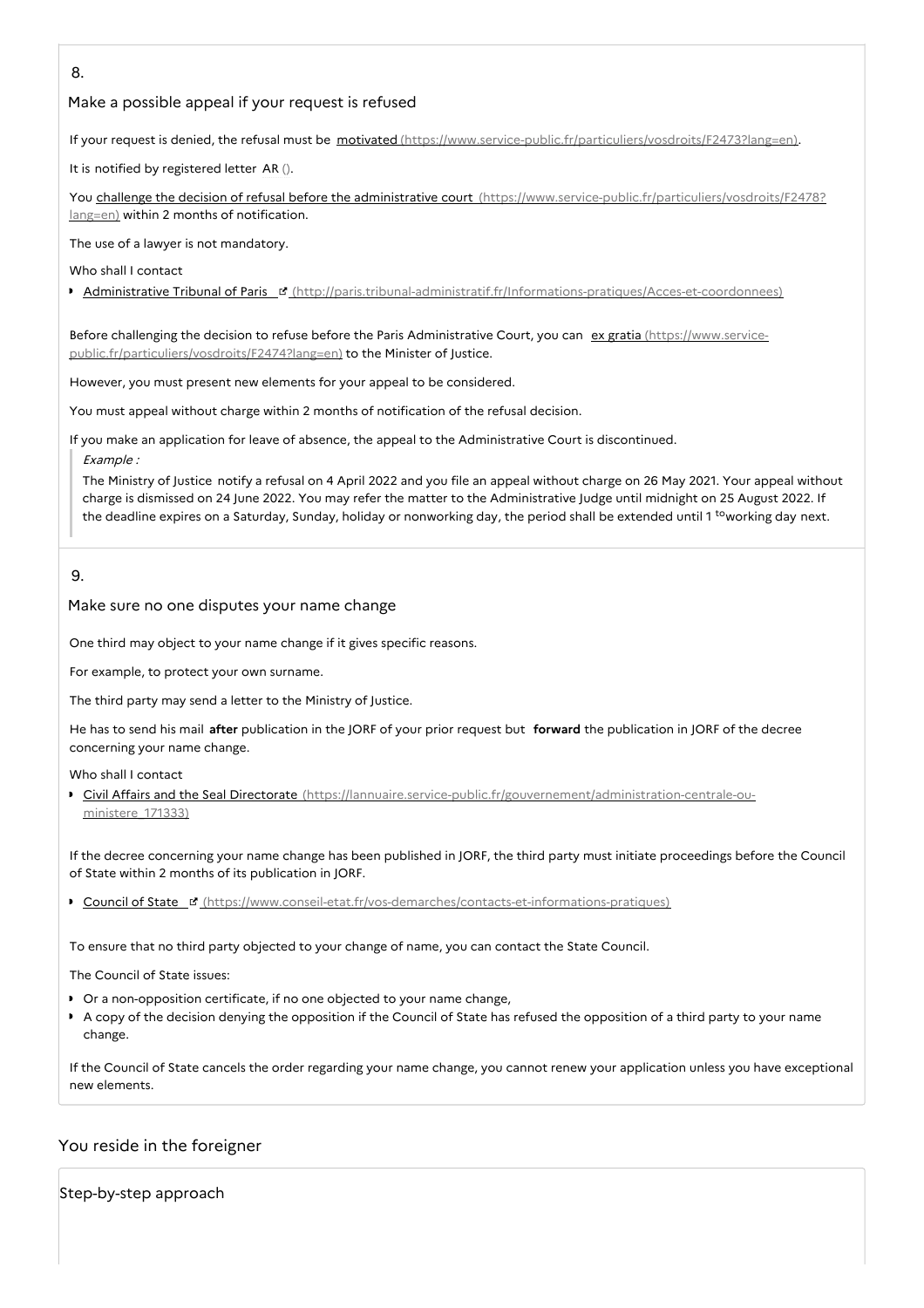1.

# Verify that the procedure matches your situation

This is a request that concerns only the family name.

You must have **legitimate reason** to change this last name.

The **procedure** is **different** if you want to carry the name of your parent who did not pass it on to you ( **simplified renaming procedure [\(https://www.service-public.fr/particuliers/vosdroits/F36379?lang=en\)](https://www.service-public.fr/particuliers/vosdroits/F36379?lang=en)**).

However, using the Order-in-Council renaming procedure does not prevent you from requesting a name change later through the simplified procedure.

Similarly, having obtained a name change through the simplified procedure does not prevent you from subsequently using the name change procedure by decree.

**A** Warning : the procedure is different if you want bear the name of your spouse (usual name) (https://www.service[public.fr/particuliers/vosdroits/F868?lang=en\)](https://www.service-public.fr/particuliers/vosdroits/F868?lang=en) or if you want frank your first and last names by obtaining French nationality (francisation) [\(https://www.service-public.fr/particuliers/vosdroits/F10528?lang=en\).](https://www.service-public.fr/particuliers/vosdroits/F10528?lang=en)

General case

You can ask to change your name for the following reasons:

- You have **difficult name** perceived as ridiculous or derogatory
- You carry a name that has been made famous in the media and that is **bad name**
- You **prevent extinction of** family name long-standing use in your family
- You **consecrate the constant and continuous use of a name** that you have used for a long time and that identifies you publicly. For example, you are a doctor known as Dr. Dupont, while the name on your passport is Durand.
- You and your **siblings** carry different names and you want **bear the same name** . You must have the same father and mother. Half-siblings are not accepted.
- You **avoid the consequences of the seriousness of the acts** for which your father or mother was convicted

Of **emotional reasons** may also, in exceptional circumstances, justify a change of name on legitimate grounds.

**A** Warning : if you want to change a foreign-sounding name, check to see if you need to francisation procedure [\(https://www.service-public.fr/particuliers/vosdroits/F10528?lang=en\).](https://www.service-public.fr/particuliers/vosdroits/F10528?lang=en)

To have the same name as the foreigner

You can ask to change your name if you wish **have the same name in french civil registry** that the name **your foreigner birth certificate**.

You are concerned if you are a foreign national, or a binational person born in France, or a foreigner-born Frenchman.

Ask the French Embassy or Consulate:

Who shall I contact

French Embassy or Consulate at the foreigner E (https://www.diplomatie.gouv.fr/fr/le-ministere-et-son-reseau/annuaires-et[adresses-du-ministere-de-l-europe-et-des-affaires-etrangeres-meae/ambassades-et-consulats-francais-a-l-etranger/\)](https://www.diplomatie.gouv.fr/fr/le-ministere-et-son-reseau/annuaires-et-adresses-du-ministere-de-l-europe-et-des-affaires-etrangeres-meae/ambassades-et-consulats-francais-a-l-etranger/)

**A** Warning : if you want to change a foreign-sounding name, check to see if you need to francisation procedure [\(https://www.service-public.fr/particuliers/vosdroits/F10528?lang=en\).](https://www.service-public.fr/particuliers/vosdroits/F10528?lang=en)

# 2.

### Check who should apply

The situation varies if the person is an adult or a minor.

Répondez aux questions successives et les réponses s'afficheront automatiquement

Major

Each major must request a change of family name**in his own name** .

Therefore **2 adults can't make a single request** to change their last name.

For example, siblings.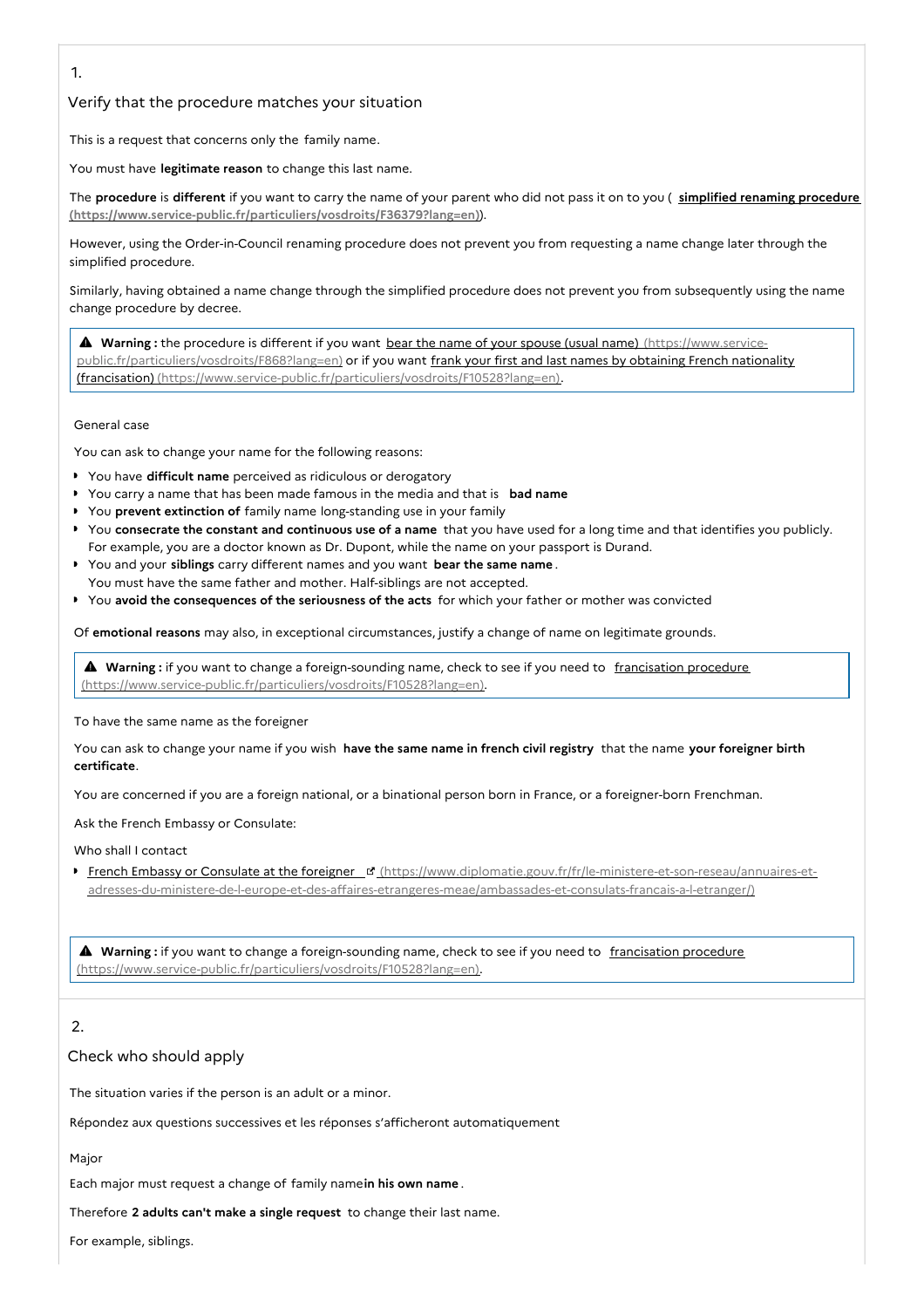Every major must **build a personal file**.

The only exception concerns protected [\(https://www.service-public.fr/particuliers/vosdroits/N155?lang=en\)](https://www.service-public.fr/particuliers/vosdroits/N155?lang=en).

The procedure is different [\(https://www.service-public.fr/particuliers/vosdroits/F868?lang=en\)](https://www.service-public.fr/particuliers/vosdroits/F868?lang=en) if you want to be named after your spouse.

Major and children

Any French major may request a name change **for himself and his children** .

If you have passed your name to your children, they will also change their name if they are minors.

If your minor children are over 13 years old, their written consent is required.

You can use the following agreement template:

#### Consent to rename - Minor over 13 years

Ministry of Justice



The procedure is different [\(https://www.service-public.fr/particuliers/vosdroits/F868?lang=en\)](https://www.service-public.fr/particuliers/vosdroits/F868?lang=en) if you want to be named after your spouse.

Renaming a minor

Anyone can ask to change the name of one of their own minor French children **without changing one's** .

For example, so that he bears the same name as his half-brothers and half-sisters.

The applicant parent does not have to be French.

However, the child concerned must have French nationality.

Only the following persons may apply:

- Minor's parents
- The minor's only parent
- Her guardian. In this case, the family council is necessary.

If the minor is over 13 years of age, his/her written personal consent is required.

You can use the following agreement template:

Consent to rename - Minor over 13 years

Ministry of Justice

Go to document template [\(https://www.service-public.fr/particuliers/vosdroits/R42251\)](https://www.service-public.fr/particuliers/vosdroits/R42251)

# 3.

#### Publish your application in the Official Journal of the French Republic (JORF)

Internet request

The request for publication at the JORF is made online.

The online service is accessible via a Service-Public account or FranceConnect.

Request for publication in the Official Journal of prior announcement of change of name for legitimate reason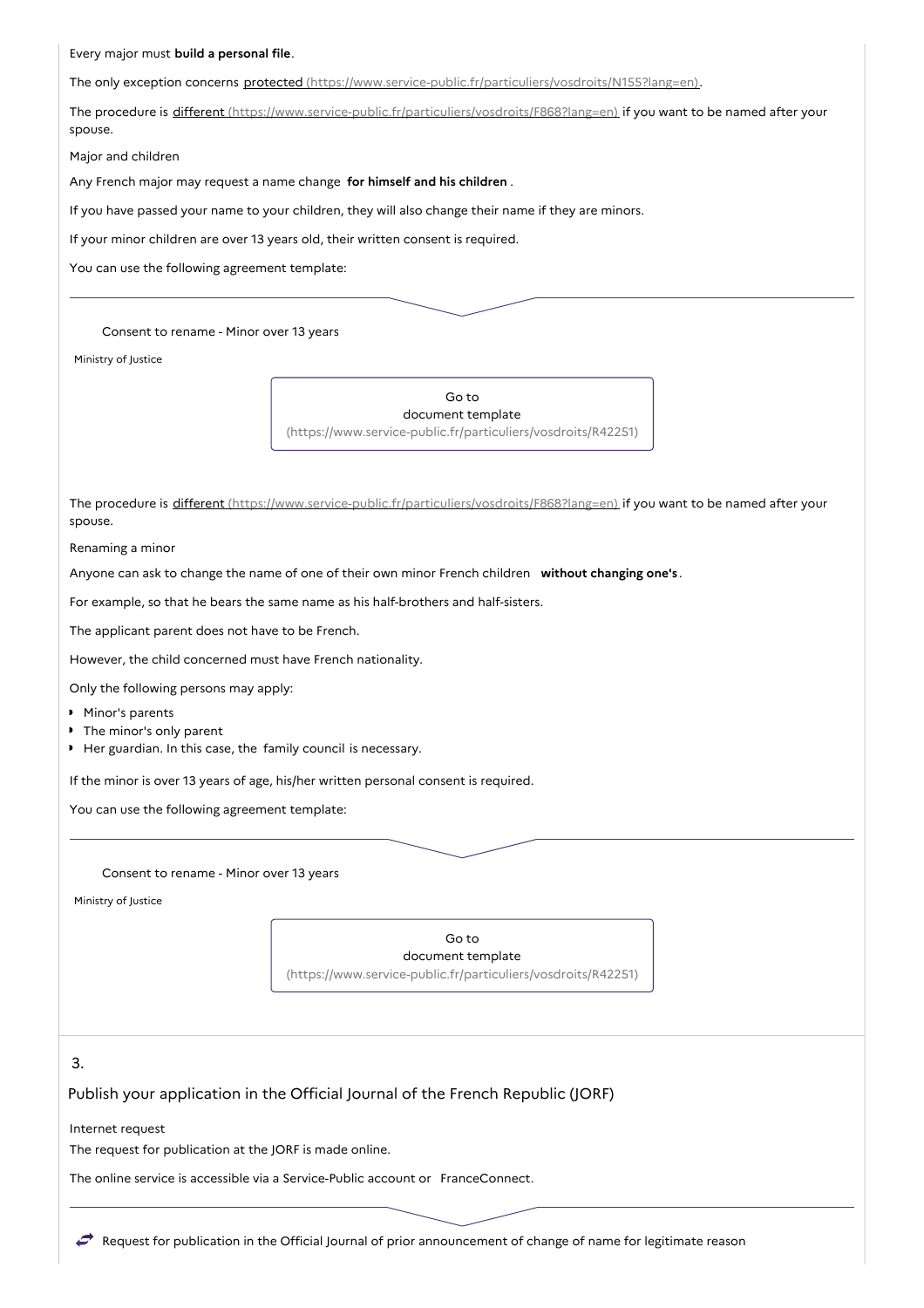Go to

#### online service

[\(https://www.service-public.fr/particuliers/vosdroits/R51235\)](https://www.service-public.fr/particuliers/vosdroits/R51235)

 **FYI :** you can also do this by mail or by mail. Publication time is longer, between 5 and 10 days. Your listing text must match a template [\(https://www.service-public.fr/particuliers/vosdroits/R42498?lang=en\)](https://www.service-public.fr/particuliers/vosdroits/R42498?lang=en) precise. Also send the necessary information for invoicing (first and last name or business name if the request is made by an organisation, full detailed address).

Who shall I contact

**•** Official Journal - Request for Publication

**Email** annonces.jorf@dila.gouv.fr

**By postal mail** DILA, DIRE - OFFICIAL JOURNALS ASD 71641 75901Paris CEDEX 15

Price

The cost is €110 by ad.

Publishing the ad automatically generates a €110.

The invoice is sent to you **email**.

The email specifies how to print the publication.

The invoice indicates the number and date of the JORF in which the advertisement was published.

Release time **3 to 5 days.**

Edit or cancel your listing

You can request a change or cancellation of your listing **forward** publication in JORF.

Send **an email as quickly as possible** because the publication takes place within 3 to 5 days of the online request.

Who shall I contact

**•** Official Journal - Request for Publication

**Email** annonces.jorf@dila.gouv.fr

#### Post-publication ad access to JORF

To access your ad and have proof of its publication at JORF, you can download it for free from the home page of the Légifrance site of [\(https://www.legifrance.gouv.fr/\)](https://www.legifrance.gouv.fr/) .

- Enter the date of the applicable FMV in the "Search for a FMV by Date or Period of Publication" section.
- Click on the link "Extract from the Official Journal containing the personal information (protected access)".
- Complete Captcha and click "Submit"
- Click on the "Download the document" link
- Print only the insertion page that contains your publication.

The signing certificate is embedded in the PDF.

You can therefore legally use the text once it has been printed.

If you want to stop renaming Répondez aux questions successives et les réponses s'afficheront automatiquement

If your ad is not yet published in JORF

Email **as quickly as possible** to have your ad cancelled before it is published to JORF.

Cancellation will not be possible after publication in JORF and you will have to pay the invoice.

Who shall I contact

**•** Official Journal - Request for Publication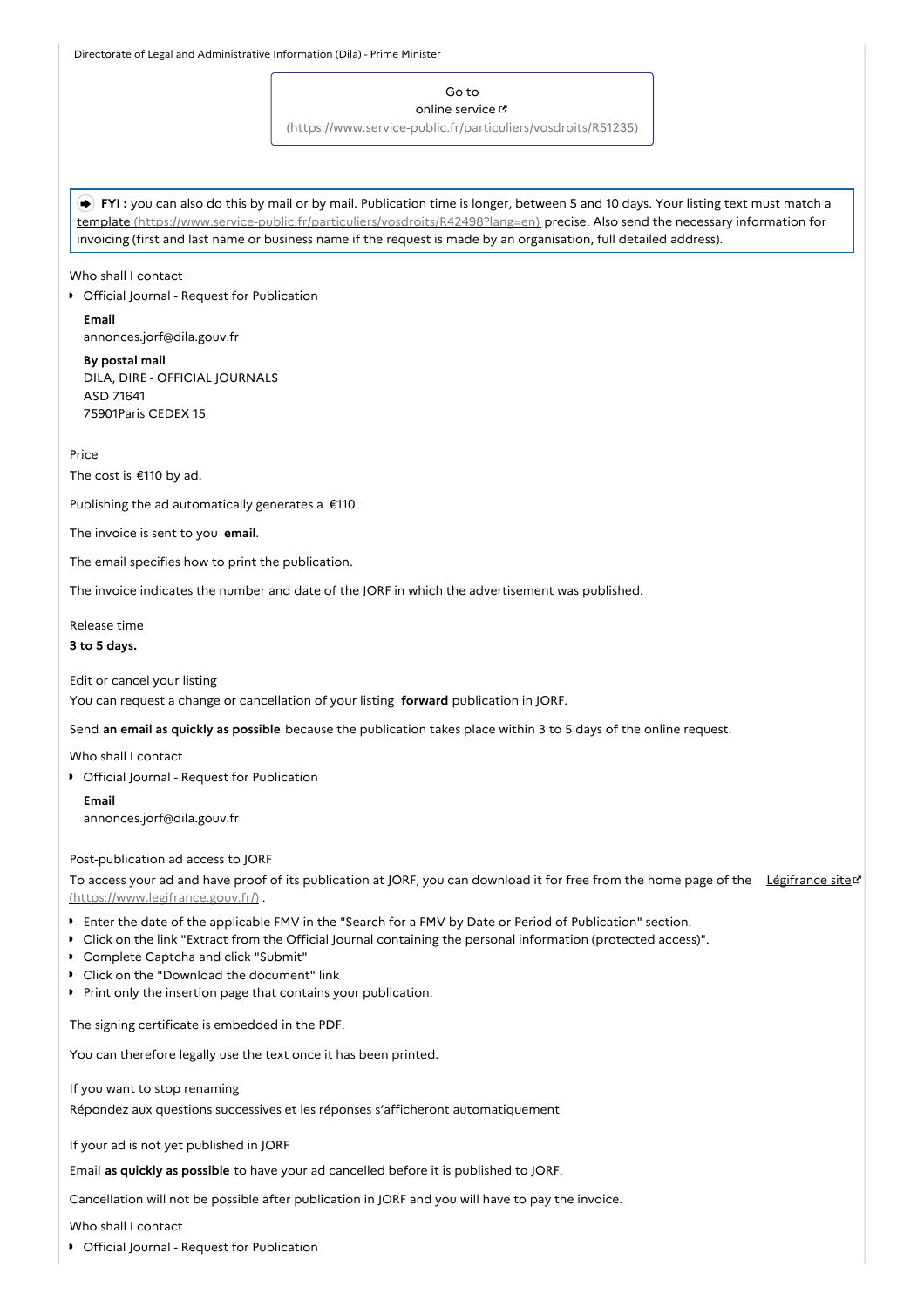**Email** annonces.jorf@dila.gouv.fr

#### If your ad has already been published in JORF

Unpublishing is no longer possible.

You must pay the invoice €110.

 **FYI :** your JORF ad is one of the documents to attach to your name change request. If you do not send it to the Ministry of Justice, the renaming process stops automatically. Your marital status will not be changed.

# 4.

# Send your request to the Ministry of Justice

#### Renaming a Major

You must send a rename request:

- **directly to the minister of justice,**
- or via the French consulate or embassy which will transmit to the French Minister of Justice.

#### It is not mandatory to use a lawyer.

Who shall I contact

- French Embassy or Consulate at the foreigner **B** (https://www.diplomatie.gouv.fr/fr/le-ministere-et-son-reseau/annuaires-et[adresses-du-ministere-de-l-europe-et-des-affaires-etrangeres-meae/ambassades-et-consulats-francais-a-l-etranger/\)](https://www.diplomatie.gouv.fr/fr/le-ministere-et-son-reseau/annuaires-et-adresses-du-ministere-de-l-europe-et-des-affaires-etrangeres-meae/ambassades-et-consulats-francais-a-l-etranger/)
- **Civil Affairs and the Seal Directorate** [\(https://lannuaire.service-public.fr/gouvernement/administration-centrale-ou](https://lannuaire.service-public.fr/gouvernement/administration-centrale-ou-ministere_171333)ministere\_171333)

Your file must include the following documents:

- Slip [\(https://www.service-public.fr/particuliers/vosdroits/R42252?lang=en\)](https://www.service-public.fr/particuliers/vosdroits/R42252?lang=en) summarising all attachments to the folder. It indicates your name, your first names, your address, your telephone number, and possibly your email.
- Full copy of your birth certificate [\(https://www.service-public.fr/particuliers/vosdroits/F1427?lang=en\)](https://www.service-public.fr/particuliers/vosdroits/F1427?lang=en) less than 3 months old
- Copy of a document proving that you have French nationality: copy of the national identity card or passport, certificate of French nationality [\(https://www.service-public.fr/particuliers/vosdroits/F1051?lang=en\),](https://www.service-public.fr/particuliers/vosdroits/F1051?lang=en) declaration of acquisition of French nationality or copy of amplifying the naturalisation decree
- Bulletin No. 3 of criminal record [\(https://www.service-public.fr/particuliers/vosdroits/F14710?lang=en\)](https://www.service-public.fr/particuliers/vosdroits/F14710?lang=en)
- Printing pdf file of the authenticated electronic OJ extract [\(https://www.service-public.fr/particuliers/vosdroits/R42789?lang=en\)](https://www.service-public.fr/particuliers/vosdroits/R42789?lang=en) ■ Full and original page(s) of legal ad log (JAL) [\(https://www.service-public.fr/professionnels-entreprises/vosdroits/F31972?lang=en\)](https://www.service-public.fr/professionnels-entreprises/vosdroits/F31972?lang=en). If
- the publication is dematerialised, the publication certificate issued by the newspaper, mentioning an internet link or a flash code to authenticate the publication.
- Query personal on free paper addressed to the minister of justice. It must be dated and signed.

It shall specify the reasons for abandoning the original name and the reasons for choosing the name requested.

If you are proposing several new names to the Minister, you must specify a priority. Attach any document that establishes the validity of your application (family booklet, judgements..).

If you wish to have a name in use in your family, you can provide a family tree. Attach copies of the civil registration documents of the persons listed in the document. Where these parts exist in only one original, a copy may be provided.

Renaming a minor

File presented by both parents

You must send a rename request:

- **directly to the minister of justice,**
- or via the French consulate or embassy which will transmit to the French Minister of Justice.

#### Who shall I contact

- French Embassy or Consulate at the foreigner **B** (https://www.diplomatie.gouv.fr/fr/le-ministere-et-son-reseau/annuaires-et[adresses-du-ministere-de-l-europe-et-des-affaires-etrangeres-meae/ambassades-et-consulats-francais-a-l-etranger/\)](https://www.diplomatie.gouv.fr/fr/le-ministere-et-son-reseau/annuaires-et-adresses-du-ministere-de-l-europe-et-des-affaires-etrangeres-meae/ambassades-et-consulats-francais-a-l-etranger/)
- **Civil Affairs and the Seal Directorate** [\(https://lannuaire.service-public.fr/gouvernement/administration-centrale-ou](https://lannuaire.service-public.fr/gouvernement/administration-centrale-ou-ministere_171333)ministere 171333)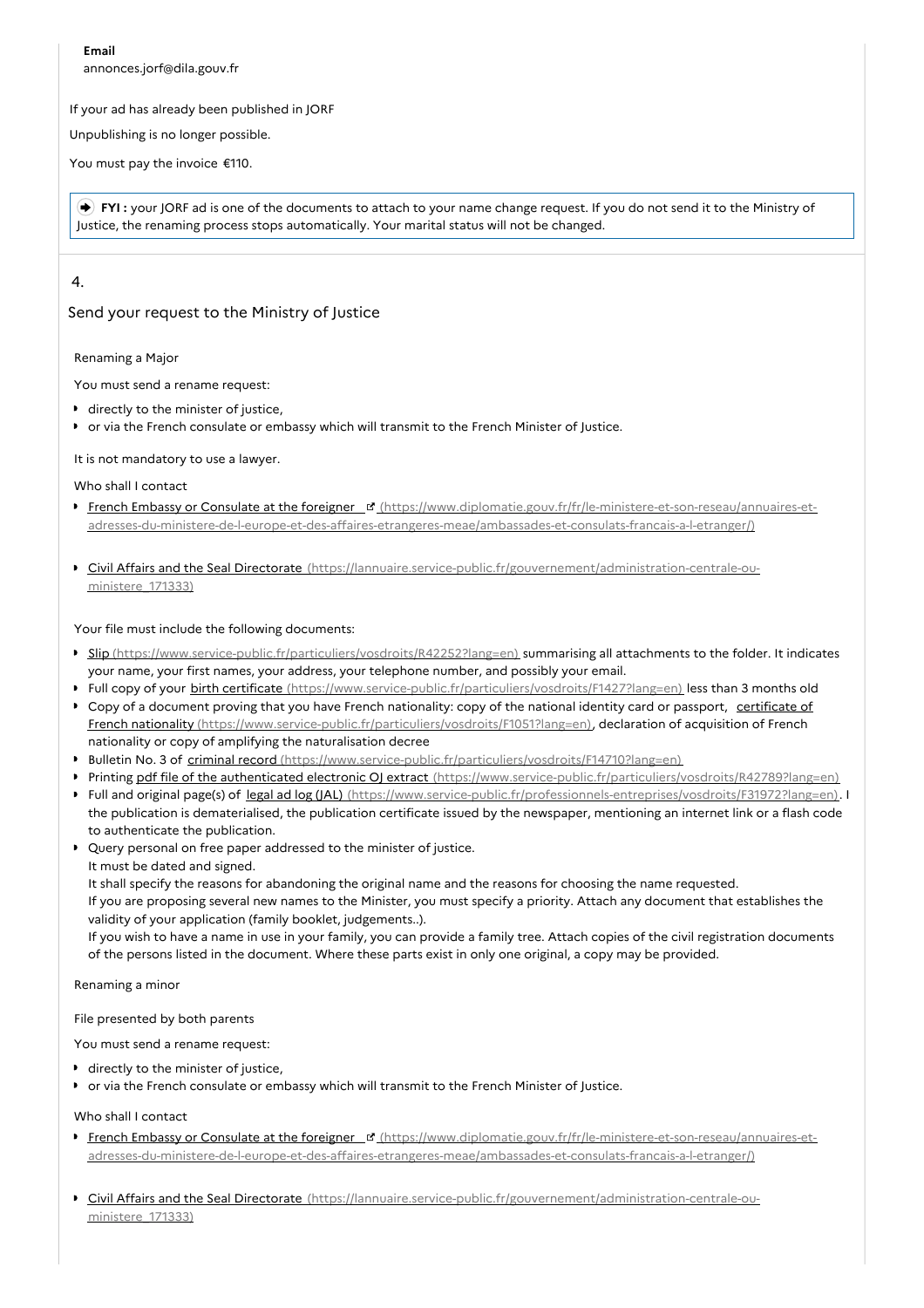The file includes the following documents:

- Slip [\(https://www.service-public.fr/particuliers/vosdroits/R42252?lang=en\)](https://www.service-public.fr/particuliers/vosdroits/R42252?lang=en) summarising all attachments to the folder. It indicates your name, your first names, your address, your telephone number, and possibly your email
- Full copy of birth certificate [\(https://www.service-public.fr/particuliers/vosdroits/F1427?lang=en\)](https://www.service-public.fr/particuliers/vosdroits/F1427?lang=en) under 3 months
- Copy of a document proving that the child has French nationality: national identity card, passport, certificate of French nationality [\(https://www.service-public.fr/particuliers/vosdroits/F1051?lang=en\),](https://www.service-public.fr/particuliers/vosdroits/F1051?lang=en) declaration of acquisition of French nationality or amplifying the naturalisation decree
- If the minor is over 13 years of age, his or her written and signed agreement + a copy of an identity document signed by him or her (identity card, passport)
- Printing pdf file of the extract of the Official Journal authenticated [\(https://www.service-public.fr/particuliers/vosdroits/R42789?](https://www.service-public.fr/particuliers/vosdroits/R42789?lang=en) lang=en)
- ▶ Full and original page(s) of legal ad log (Jal) [\(https://www.service-public.fr/professionnels-entreprises/vosdroits/F31972?lang=en\)](https://www.service-public.fr/professionnels-entreprises/vosdroits/F31972?lang=en). If the publication is dematerialised, the publication certificate issued by the newspaper, mentioning an internet link or a flash code to authenticate the publication.
- Full copy of the birth certificate of each parent less than 3 months old,

 **Please note :** if you want to change your child's surname despite the opposition of the other parent with whom you work together parental authority, you can go to the guardianship judge. You can use form 5874 (https://www.service[public.fr/particuliers/vosdroits/R50211?lang=en\)](https://www.service-public.fr/particuliers/vosdroits/R50211?lang=en) to make the request. The form gives access to an explanatory note of the procedure.

#### File submitted by one parent (parental authority of both parents)

You must send a rename request:

- **directly to the minister of justice,**
- or via the French consulate or embassy which will transmit to the French Minister of Justice

Who shall I contact

- French Embassy or Consulate at the foreigner [d] (https://www.diplomatie.gouv.fr/fr/le-ministere-et-son-reseau/annuaires-et[adresses-du-ministere-de-l-europe-et-des-affaires-etrangeres-meae/ambassades-et-consulats-francais-a-l-etranger/\)](https://www.diplomatie.gouv.fr/fr/le-ministere-et-son-reseau/annuaires-et-adresses-du-ministere-de-l-europe-et-des-affaires-etrangeres-meae/ambassades-et-consulats-francais-a-l-etranger/)
- Civil Affairs and the Seal Directorate [\(https://lannuaire.service-public.fr/gouvernement/administration-centrale-ou](https://lannuaire.service-public.fr/gouvernement/administration-centrale-ou-ministere_171333)ministere\_171333)

The file includes the following documents:

- Slip [\(https://www.service-public.fr/particuliers/vosdroits/R42252?lang=en\)](https://www.service-public.fr/particuliers/vosdroits/R42252?lang=en) summarising all attachments to the folder. It indicates your name, your first names, your address, your telephone number, and possibly your email
- Full copy of birth certificate [\(https://www.service-public.fr/particuliers/vosdroits/F1427?lang=en\)](https://www.service-public.fr/particuliers/vosdroits/F1427?lang=en) under 3 months
- Copy of a document proving that the child has French nationality: national identity card, passport, certificate of French nationality [\(https://www.service-public.fr/particuliers/vosdroits/F1051?lang=en\),](https://www.service-public.fr/particuliers/vosdroits/F1051?lang=en) declaration of acquisition of French nationality or amplifying the naturalisation decree
- If the minor is over 13 years of age, his or her written and signed agreement + a copy of an identity document signed by him or her (identity card, passport)
- Printing pdf file of the extract of the Official Journal authenticated [\(https://www.service-public.fr/particuliers/vosdroits/R42789?](https://www.service-public.fr/particuliers/vosdroits/R42789?lang=en) lang=en)
- Full and original page(s) of legal ad log (Jal) [\(https://www.service-public.fr/professionnels-entreprises/vosdroits/F31972?lang=en\)](https://www.service-public.fr/professionnels-entreprises/vosdroits/F31972?lang=en). If the publication is dematerialised, the publication certificate issued by the newspaper, mentioning an internet link or a flash code to authenticate the publication.
- Full copy of birth certificate of each parent less than 3 months old
- Second parent's free paper agreement for renaming the child. Or, in case of disagreement, authorisation from the guardianship judge.

 **Please note :** if you want to change your child's surname despite the opposition of the other parent with whom you work together parental authority, you can go to the guardianship judge. You can use form 5874 (https://www.service[public.fr/particuliers/vosdroits/R50211?lang=en\)](https://www.service-public.fr/particuliers/vosdroits/R50211?lang=en) to make the request. The form gives access to an explanatory note of the procedure.

File submitted by a single parent (who alone exercises parental authority)

You must send a rename request:

- **directly to the minister of justice,**
- or via the French consulate or embassy which will transmit to the French Minister of Justice.

Who shall I contact

French Embassy or Consulate at the foreigner F (https://www.diplomatie.gouv.fr/fr/le-ministere-et-son-reseau/annuaires-et[adresses-du-ministere-de-l-europe-et-des-affaires-etrangeres-meae/ambassades-et-consulats-francais-a-l-etranger/\)](https://www.diplomatie.gouv.fr/fr/le-ministere-et-son-reseau/annuaires-et-adresses-du-ministere-de-l-europe-et-des-affaires-etrangeres-meae/ambassades-et-consulats-francais-a-l-etranger/)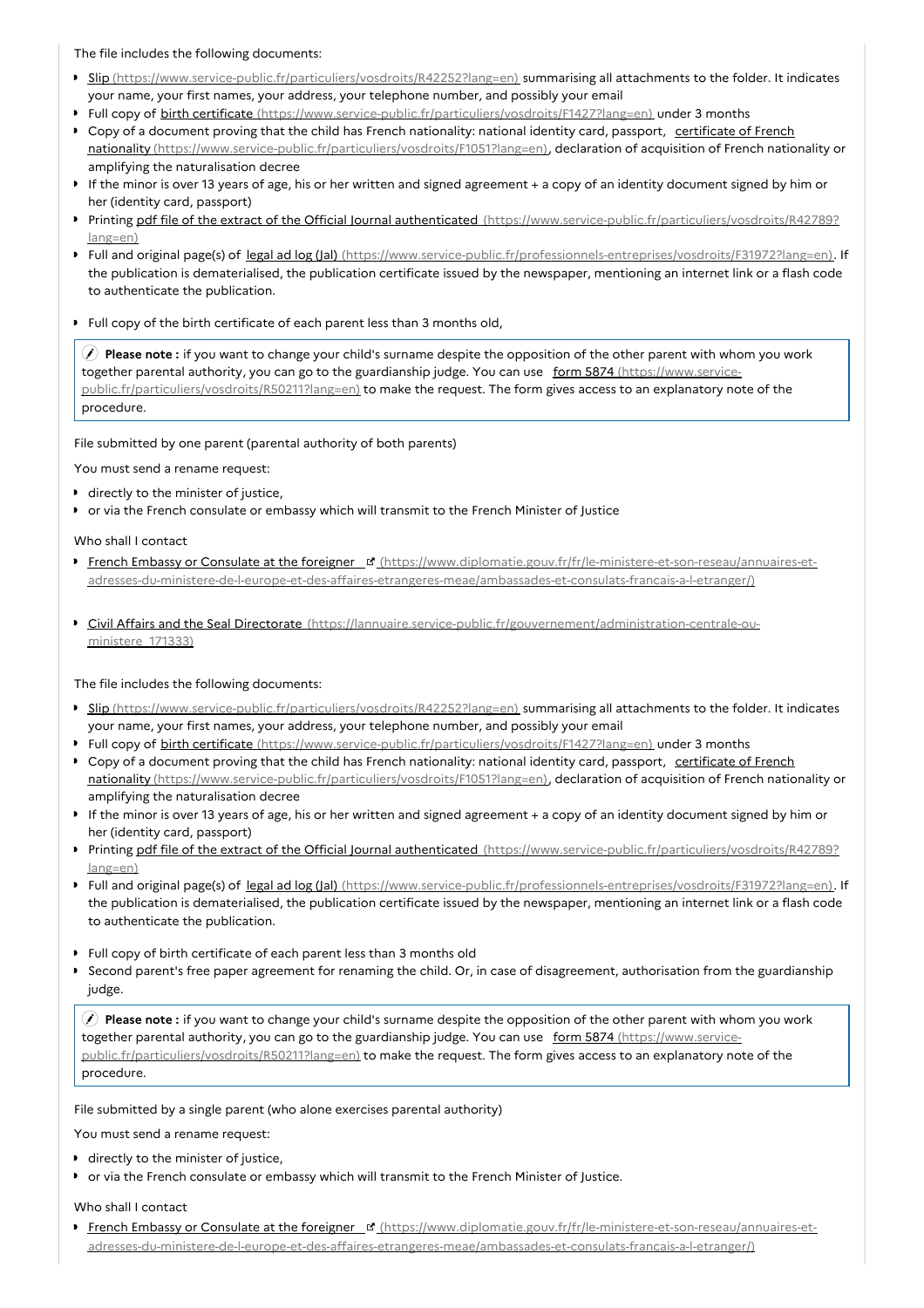Civil Affairs and the Seal Directorate [\(https://lannuaire.service-public.fr/gouvernement/administration-centrale-ou](https://lannuaire.service-public.fr/gouvernement/administration-centrale-ou-ministere_171333)ministere\_171333)

#### The file includes the following documents:

- Slip [\(https://www.service-public.fr/particuliers/vosdroits/R42252?lang=en\)](https://www.service-public.fr/particuliers/vosdroits/R42252?lang=en) summarising all attachments to the folder. It indicates your name, your first names, your address, your telephone number, and possibly your email
- Full copy of birth certificate [\(https://www.service-public.fr/particuliers/vosdroits/F1427?lang=en\)](https://www.service-public.fr/particuliers/vosdroits/F1427?lang=en) under 3 months
- Copy of a document proving that the child has French nationality: national identity card, passport, certificate of French nationality [\(https://www.service-public.fr/particuliers/vosdroits/F1051?lang=en\),](https://www.service-public.fr/particuliers/vosdroits/F1051?lang=en) declaration of acquisition of French nationality or amplifying the naturalisation decree
- If the minor is over 13 years of age, his or her written and signed agreement + a copy of an identity document signed by him or her (identity card, passport)
- Printing pdf file of the extract of the Official Journal authenticated [\(https://www.service-public.fr/particuliers/vosdroits/R42789?](https://www.service-public.fr/particuliers/vosdroits/R42789?lang=en) lang=en)
- Full and original page(s) of legal ad log (Jal) [\(https://www.service-public.fr/professionnels-entreprises/vosdroits/F31972?lang=en\)](https://www.service-public.fr/professionnels-entreprises/vosdroits/F31972?lang=en). If the publication is dematerialised, the publication certificate issued by the newspaper, mentioning an internet link or a flash code to authenticate the publication.
- Full copy of parent's birth certificate less than 3 months old
- If the other parent is deceased: full copy of death certificate
- If the exercise of parental authority is subject to a court order: copy of judgement conferring exclusive parental authority on the requesting parent or withdrawing parental authority from the other parent

File submitted by the guardian of the minor

You must send the name change request to the Minister of Justice.

It is not mandatory to use a lawyer.

#### Who shall I contact

**Fivil Affairs and the Seal Directorate** [\(https://lannuaire.service-public.fr/gouvernement/administration-centrale-ou](https://lannuaire.service-public.fr/gouvernement/administration-centrale-ou-ministere_171333)ministere\_171333)

#### The file includes the following documents:

- Slip [\(https://www.service-public.fr/particuliers/vosdroits/R42252?lang=en\)](https://www.service-public.fr/particuliers/vosdroits/R42252?lang=en) summarising all attachments to the folder. It indicates your name, your first names, your address, your telephone number, and possibly your email
- Full copy of birth certificate [\(https://www.service-public.fr/particuliers/vosdroits/F1427?lang=en\)](https://www.service-public.fr/particuliers/vosdroits/F1427?lang=en) under 3 months
- Copy of a document proving that the child has French nationality: national identity card, passport, certificate of French nationality [\(https://www.service-public.fr/particuliers/vosdroits/F1051?lang=en\),](https://www.service-public.fr/particuliers/vosdroits/F1051?lang=en) declaration of acquisition of French nationality or amplifying the naturalisation decree
- If the minor is over 13 years of age, his or her written and signed agreement + a copy of an identity document signed by him or her (identity card, passport)
- Printing pdf file of the extract of the Official Journal authenticated [\(https://www.service-public.fr/particuliers/vosdroits/R42789?](https://www.service-public.fr/particuliers/vosdroits/R42789?lang=en) lang=en)
- ▶ Full and original page(s) of legal ad log (Jal) [\(https://www.service-public.fr/professionnels-entreprises/vosdroits/F31972?lang=en\)](https://www.service-public.fr/professionnels-entreprises/vosdroits/F31972?lang=en). If the publication is dematerialised, the publication certificate issued by the newspaper, mentioning an internet link or a flash code to authenticate the publication.
- Full copy of birth certificate [\(https://www.service-public.fr/particuliers/vosdroits/F1427?lang=en\)](https://www.service-public.fr/particuliers/vosdroits/F1427?lang=en) guardian less than 3 months old
- **Permission family council**

# 5.

# Wait for response from the Ministry of Justice

#### Statement

The Department of Justice Seal department is reviewing your file.

This service may request public prosecutor to investigate.

He may also seek the advice of the Council of State in case of difficulty.

**FYI :** if you wish to withdraw your application, you must do so in writing within 2 months of sending your application.

#### Time

The time limit for obtaining a decision is **variable** depending on the complexity of the application.

Count several months, sometimes several years.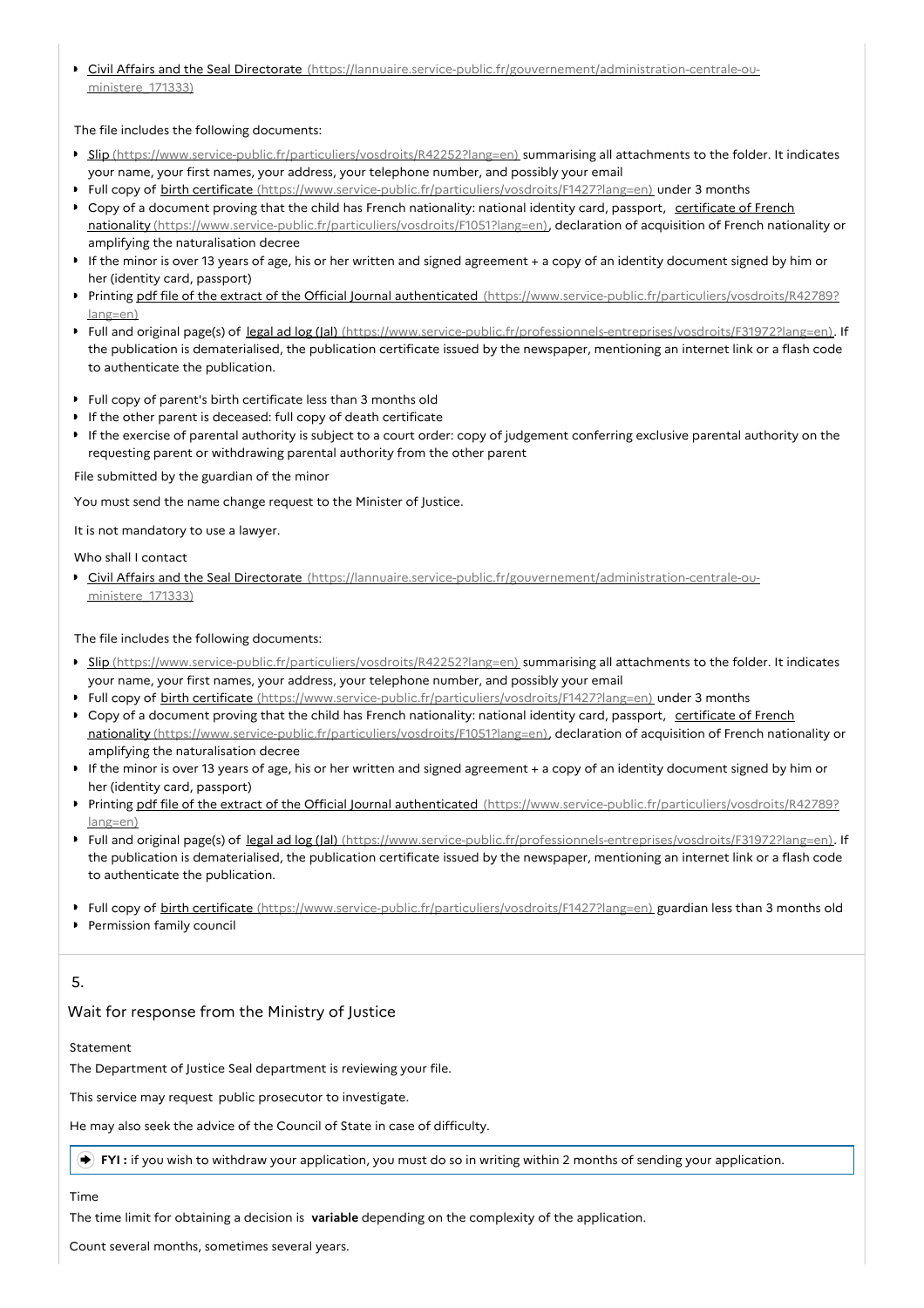To find out how your file is progressing, you can contact the Civil Affairs and Seal Branch of the Ministry of Justice.

#### Who shall I contact

Civil Affairs and the Seal Directorate [\(https://lannuaire.service-public.fr/gouvernement/administration-centrale-ou](https://lannuaire.service-public.fr/gouvernement/administration-centrale-ou-ministere_171333)ministere\_171333)

# 6.

#### Receive your name change order

A decree concerning your name change is published in JORF.

A copy (or amplification) of the order RAR ().

The public prosecutor change your civil status documents .

If your civil registration documents have not been modified, you must ask the public prosecutor to correct them [\(https://www.service-public.fr/particuliers/vosdroits/F1811?lang=en\).](https://www.service-public.fr/particuliers/vosdroits/F1811?lang=en)

# 7.

# Make a possible appeal if your request is refused

If your request is denied, the refusal must be motivated [\(https://www.service-public.fr/particuliers/vosdroits/F2473?lang=en\)](https://www.service-public.fr/particuliers/vosdroits/F2473?lang=en).

It is notified by registered letter AR ().

You challenge the decision of refusal before the administrative court [\(https://www.service-public.fr/particuliers/vosdroits/F2478?](https://www.service-public.fr/particuliers/vosdroits/F2478?lang=en) lang=en) within 2 months of notification.

The use of a lawyer is not mandatory.

Who shall I contact

**Administrative Tribunal of Paris** E [\(http://paris.tribunal-administratif.fr/Informations-pratiques/Acces-et-coordonnees\)](http://paris.tribunal-administratif.fr/Informations-pratiques/Acces-et-coordonnees)

Before challenging the decision to refuse before the Paris Administrative Court, you can ex gratia (https://www.service[public.fr/particuliers/vosdroits/F2474?lang=en\)](https://www.service-public.fr/particuliers/vosdroits/F2474?lang=en) to the Minister of Justice.

However, you must present new elements for your appeal to be considered.

You must appeal without charge within 2 months of notification of the refusal decision.

If you make an application for leave of absence, the appeal to the Administrative Court is discontinued.

Example :

The Ministry of Justice notify a refusal on 4 April 2022 and you file an appeal without charge on 26 May 2022. Your appeal without charge is dismissed on 24 June 2022. You may refer the matter to the Administrative Judge until midnight on 25 August 2022. If the deadline expires on a Saturday, Sunday, holiday or nonworking day, the period shall be extended until 1 <sup>to</sup>working day next.

# 8.

Make sure no one disputes your name change

One third may object to your name change if it gives specific reasons.

For example, to protect your own surname.

The third party may send a letter to the Ministry of Justice.

He has to send his mail **after** publication in the JORF of your prior request but **forward** publication in JORF of the decree concerning your name change.

Who shall I contact

■ Civil Affairs and the Seal Directorate [\(https://lannuaire.service-public.fr/gouvernement/administration-centrale-ou](https://lannuaire.service-public.fr/gouvernement/administration-centrale-ou-ministere_171333)ministere 171333)

If the decree concerning your name change has been published in JORF, the third party must initiate proceedings before the Council of State within 2 months of its publication in JORF.

**Council of State F** [\(https://www.conseil-etat.fr/vos-demarches/contacts-et-informations-pratiques\)](https://www.conseil-etat.fr/vos-demarches/contacts-et-informations-pratiques)